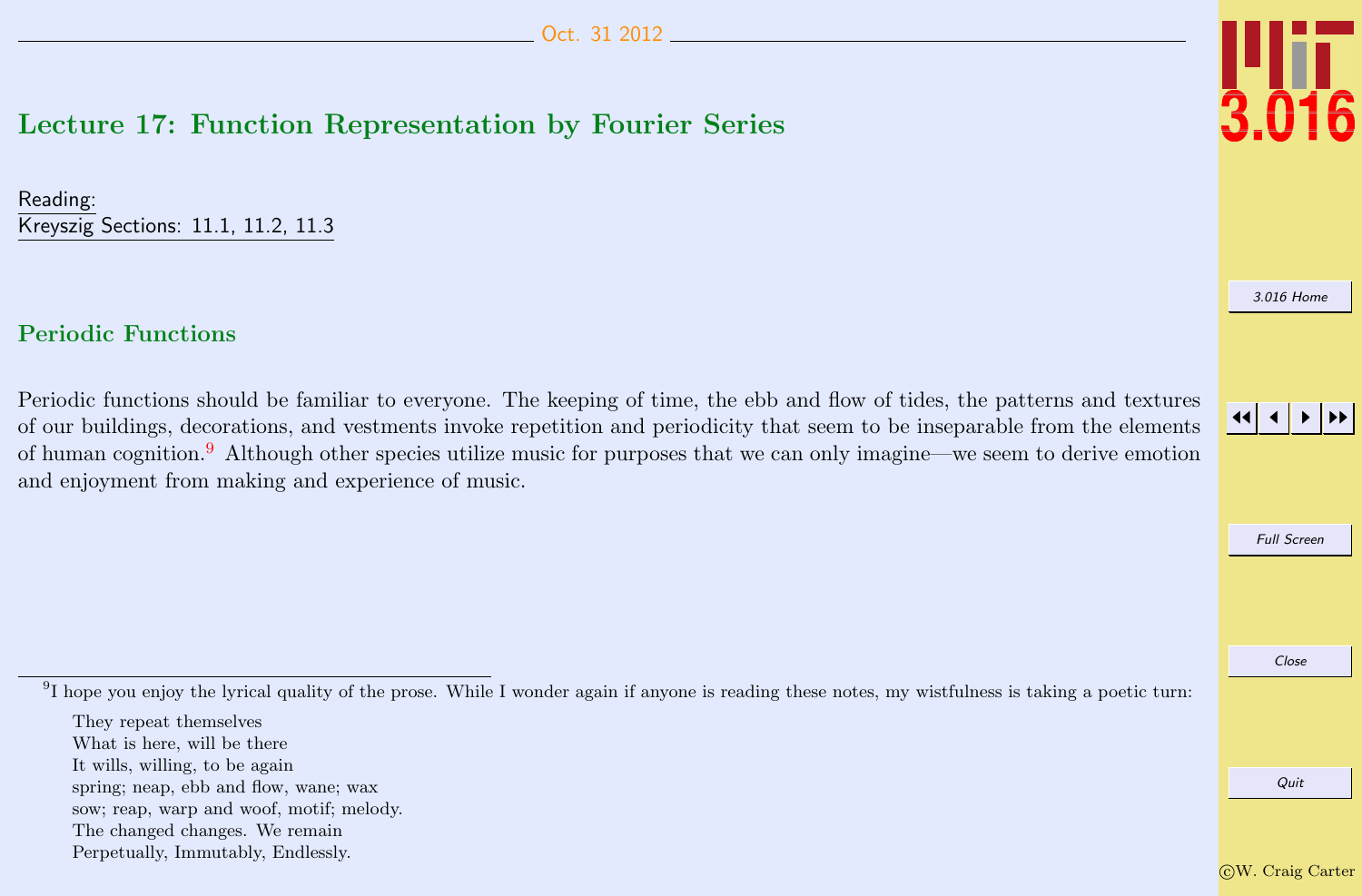

## <span id="page-1-0"></span>Playing with Audible Periodic Phenomena [notebook \(non-evaluated\)](http://pruffle.mit.edu/3.016-2012/Notebooks/L17/Lecture-17.nb) [pdf \(evaluated, color\)](http://pruffle.mit.edu/3.016-2012/pdf/L17/Lecture-17-1-COL.pdf) [pdf \(evaluated, b&w\)](http://pruffle.mit.edu/3.016-2012/pdf/L17/Lecture-17-1-BW.pdf) [html \(evaluated\)](http://pruffle.mit.edu/3.016-2012/html/Lecture-17/HTMLLinks/index_1.html)

Several example of creating sounds using mathematical functions are illustrated for education and amusement.

| Sounds will not be available on PDF or HTML versions<br>Let's begin by "looking" at a familiar periodic phenomena:<br>We index the notes and write an indexed set of frequency (in Hertz) for<br>each of the notes for one octave above middle-c. We write a function to<br>create a Sound for each note.                      |   |                                                                               |
|--------------------------------------------------------------------------------------------------------------------------------------------------------------------------------------------------------------------------------------------------------------------------------------------------------------------------------|---|-------------------------------------------------------------------------------|
| $c = 1$ ; $d = 2$ ; $e = 3$ ; $f = 4$ ; $g = 5$ ; $a = 6$ ; $b = 7$ ;<br>$freq[c] = 261.6;$<br>$freq[d] = 293.7;$<br>$freq[e] = 329.6;$<br>$freq[f] = 349.2;$<br>$freq[g] = 392.0;$<br>$freq[a] = 440.0;$<br>$freq[b] = 493.9;$<br>$purenote[note[Inter] := purenote[note] =$<br>Play [Sin $[2 \pi$ freq [note] t], {t, 0, 1}] | 1 | $1:$ The seven mu<br>hertz) are defi<br>a wave-form fo                        |
| We extend the function to get simultaneous notes from a List. We use<br>Thread which takes f[{a,b,c}] to {f[a],f[b],f[c]}                                                                                                                                                                                                      |   | introduce a fu                                                                |
| $notes[note\ List]:$<br>Sound [Thread [purenote [note]]]                                                                                                                                                                                                                                                                       | 2 | note.<br>$2:$ To play a sequ                                                  |
| Here are examples of their use.<br>$\texttt{cnote} = \texttt{purenote}[\texttt{c}]$<br>$notes[{a, c, e}]$<br>We can play with variable amplitudes for a fixed frequency, here we can<br>hear the increased, but non-singular amplitude through zero.                                                                           | 3 | that uses Th<br>Thread funct<br>3:<br>This is an exa<br>4:<br>This is noise g |
| Plot[Sin[540 x] / x, {x, -.1, .1},<br>$PlotRange \rightarrow All, Filling \rightarrow Axis$<br>Play [Sin [540 x] / x, {x, -1, 1}]<br>We can vary amplitudes and frequencies. Warning, playing with this                                                                                                                        | 4 | fact that $sin(x)$<br>This is a funct<br>5:                                   |
| function can become addictive<br>Play <sub>l</sub><br>$2 Sin[20 x Sin[x Exp[-x/.2] + Sin[x]/x]] +$<br>$Exp[(1 + Cos[x])] Sin[x Exp[x/10]]$<br>$Sin[1500 x], {x, 0.01, 20}]$                                                                                                                                                    | 5 |                                                                               |
|                                                                                                                                                                                                                                                                                                                                |   |                                                                               |

- sical notes around middle C indexed here with integers and then their frequencies (in hered with a freq. The function Note takes one of the seven indexed notes and creates or that note. The function Play takes the waveform and produces audio output. We inction, purenote, that takes an integer argument and plays the corresponding exact
- uence of notes, a list of notes must be passed to Sound. We write a function, notes read to create a list of object created by applications of purenote. In other words,  $\text{ion}[\text{1a,lb,lc}]$ ] returns  $\{\text{function}[la], \text{ function}[lb], \text{ function}[lc]\}.$
- mple of the use of note and purenote.

Lecture 17 MATHEMATICA(R) Example 1

- generated from a function; we can modulate the amplitude and frequency. Enjoy the  $f(x)$  is not singular at  $x = 0$ .
- tion that I cooked up. Enjoy.



[3.016 Home](http://pruffle.mit.edu/3.016-2012/)

Close

Full Screen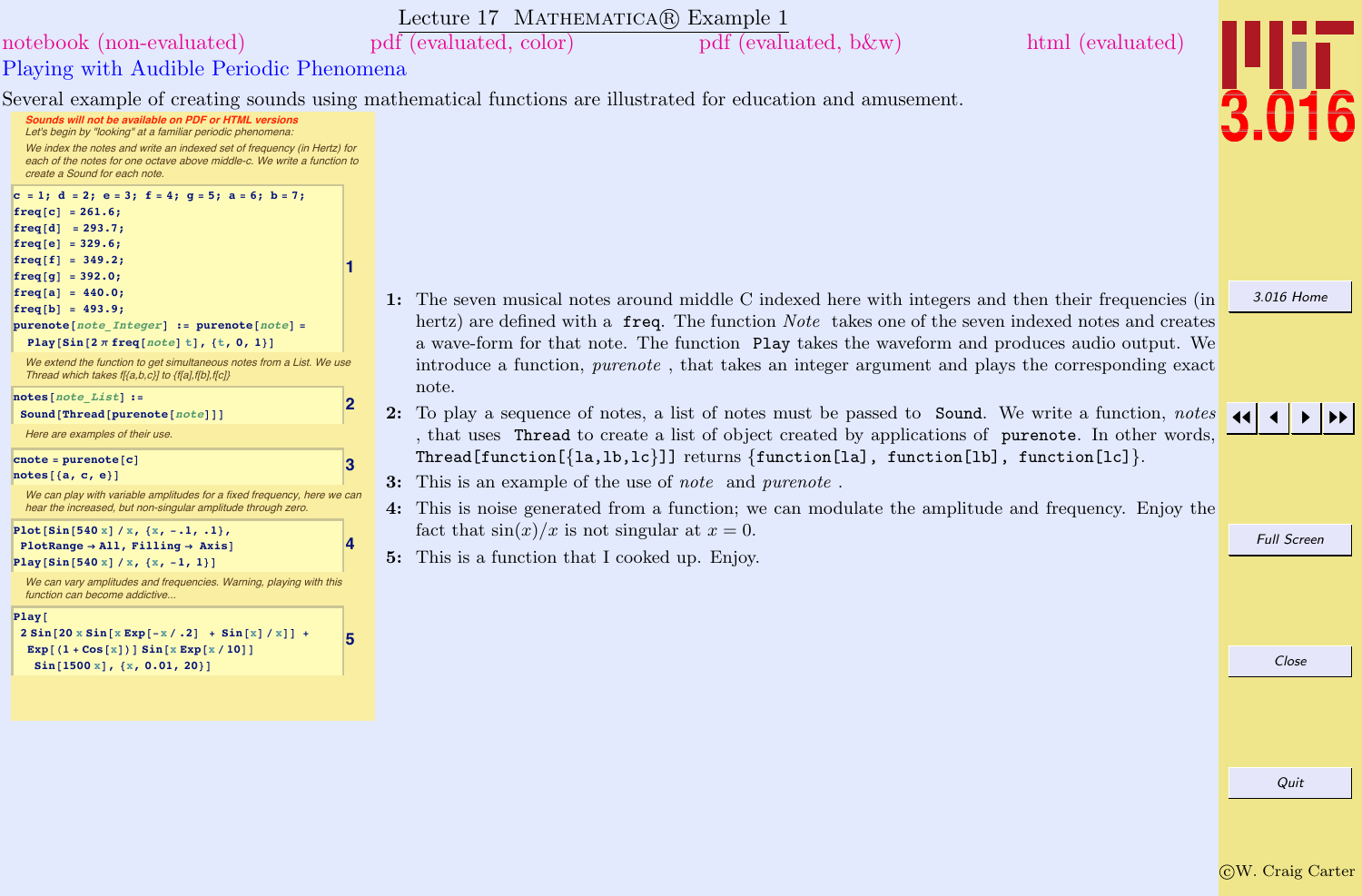<span id="page-2-0"></span>

|                                                                                                                                                                                            | Lecture 17 MATHEMATICA(R) Example 2 |                                                                                                                                                                                                                                    |                  |                    |
|--------------------------------------------------------------------------------------------------------------------------------------------------------------------------------------------|-------------------------------------|------------------------------------------------------------------------------------------------------------------------------------------------------------------------------------------------------------------------------------|------------------|--------------------|
| notebook (non-evaluated)                                                                                                                                                                   | pdf (evaluated, color)              | $pdf$ (evaluated, b $\&w$ )                                                                                                                                                                                                        | html (evaluated) |                    |
| Music and Instruments                                                                                                                                                                      |                                     |                                                                                                                                                                                                                                    |                  |                    |
| Having no musical talent whatsoever, I try to write a program to make music.<br>Let's see if we can play this:                                                                             |                                     |                                                                                                                                                                                                                                    |                  |                    |
|                                                                                                                                                                                            |                                     |                                                                                                                                                                                                                                    |                  |                    |
| twoframes = {e, e, f, g, g, f, e, d, c, c, d, e};<br>We will play it, but it probably not what was intended                                                                                |                                     |                                                                                                                                                                                                                                    |                  |                    |
| 2<br>notes [twoframes]                                                                                                                                                                     |                                     |                                                                                                                                                                                                                                    |                  |                    |
| We create a rest of a fixed length, and then use Riffle to insert a rest<br>after each note. We use a new function, called SoundNote, with None as<br>the first argument, we get no sound. |                                     | 1: Someone who knows how to read music told me what these notes were; so, I entered them into a list.                                                                                                                              |                  |                    |
| 3<br>$purenote[rest] = SoundNote[None, .15];$                                                                                                                                              |                                     | 2: This is musical score with one-second duration notes played every 1 second. Oh, Joy.                                                                                                                                            |                  | 3.016 Home         |
| 4<br>notes[Riffle[twoframes, rest]]                                                                                                                                                        |                                     | 3: This is probably not what Ludwig Van had in mind; so let's figure out how to insert a 'rest.' We use                                                                                                                            |                  |                    |
| SoundNote can take general strings for arguments as well, here we enter<br>the musical notes from above (as characters), but one octave lower                                              |                                     | MATHEMATICAR is built-in SoundNote for .15 seconds to define a <i>purenote</i> for rest rest.                                                                                                                                      |                  |                    |
| <b>TwoFramesLower = {"E3", "E3", "F3", "G3", "G3",</b><br>"F3", "E3", "D3", "C3", "C3", "D3", "E3"};                                                                                       |                                     | 4: Riffle $[\{11, 12, 13\}, \mathbf{x}]$ intersperses x into the list and returns $\{11, \mathbf{x}, 12, \mathbf{x}, 13, \mathbf{x}\}$ . Calling notes on<br>the resulting structure returns the pure notes with rests in between. |                  |                    |
| The default is to use a piano to make the sound; here we ask for a<br>duration of 6/10 of a second.                                                                                        |                                     | 5: SoundNote will also play MIDI sounds and take string arguments for notes. We recreate a sting<br>version of the musical score for notes one octave below middle-c.                                                              |                  |                    |
| 6<br>piano[note String] := SoundNote[note, .6]                                                                                                                                             |                                     | 6: By default, SoundNote returns a MIDI piano sound. We create a function, <i>piano</i> , to play a single                                                                                                                         |                  |                    |
| 17<br>Sound[Thread[piano[TwoFramesLower]]]<br>We can use other MIDI instruments as well; here is a bagpipe                                                                                 | note for a 0.6 second duration.     |                                                                                                                                                                                                                                    |                  |                    |
| $bagpipe[note String] :=$                                                                                                                                                                  |                                     | 7: By using Thread again, we play the 12-note musical score on the piano.                                                                                                                                                          |                  |                    |
| SoundNote[note, .6, "Bagpipe"]<br>Sound[Thread[bagpipe[TwoFramesLower]]]                                                                                                                   |                                     | 8: There are other MIDI instruments; here we create the function bagpipe and play the score with a                                                                                                                                 |                  | <b>Full Screen</b> |
| And, now for the birds.                                                                                                                                                                    | simulated bagpipe.                  |                                                                                                                                                                                                                                    |                  |                    |
| $avian[note String] :-$                                                                                                                                                                    |                                     | <b>9:</b> And finally, we introduce a 'cheep' little function, <i>avian</i> , to let the birds sing their own joy.                                                                                                                 |                  |                    |
| SoundNote[note, .2, "Bird"]<br>$avian[rest] = SoundNote[None, .4];$                                                                                                                        |                                     |                                                                                                                                                                                                                                    |                  |                    |
| Sound [<br>Thread[avian[Riffle[TwoFramesLower, rest]]]]                                                                                                                                    |                                     |                                                                                                                                                                                                                                    |                  | Close              |
|                                                                                                                                                                                            |                                     |                                                                                                                                                                                                                                    |                  |                    |
|                                                                                                                                                                                            |                                     |                                                                                                                                                                                                                                    |                  |                    |
|                                                                                                                                                                                            |                                     |                                                                                                                                                                                                                                    |                  |                    |
|                                                                                                                                                                                            |                                     |                                                                                                                                                                                                                                    |                  |                    |

Quit

 $\vert \mathbf{H} \vert$ 

 $\overline{\bf{6}}$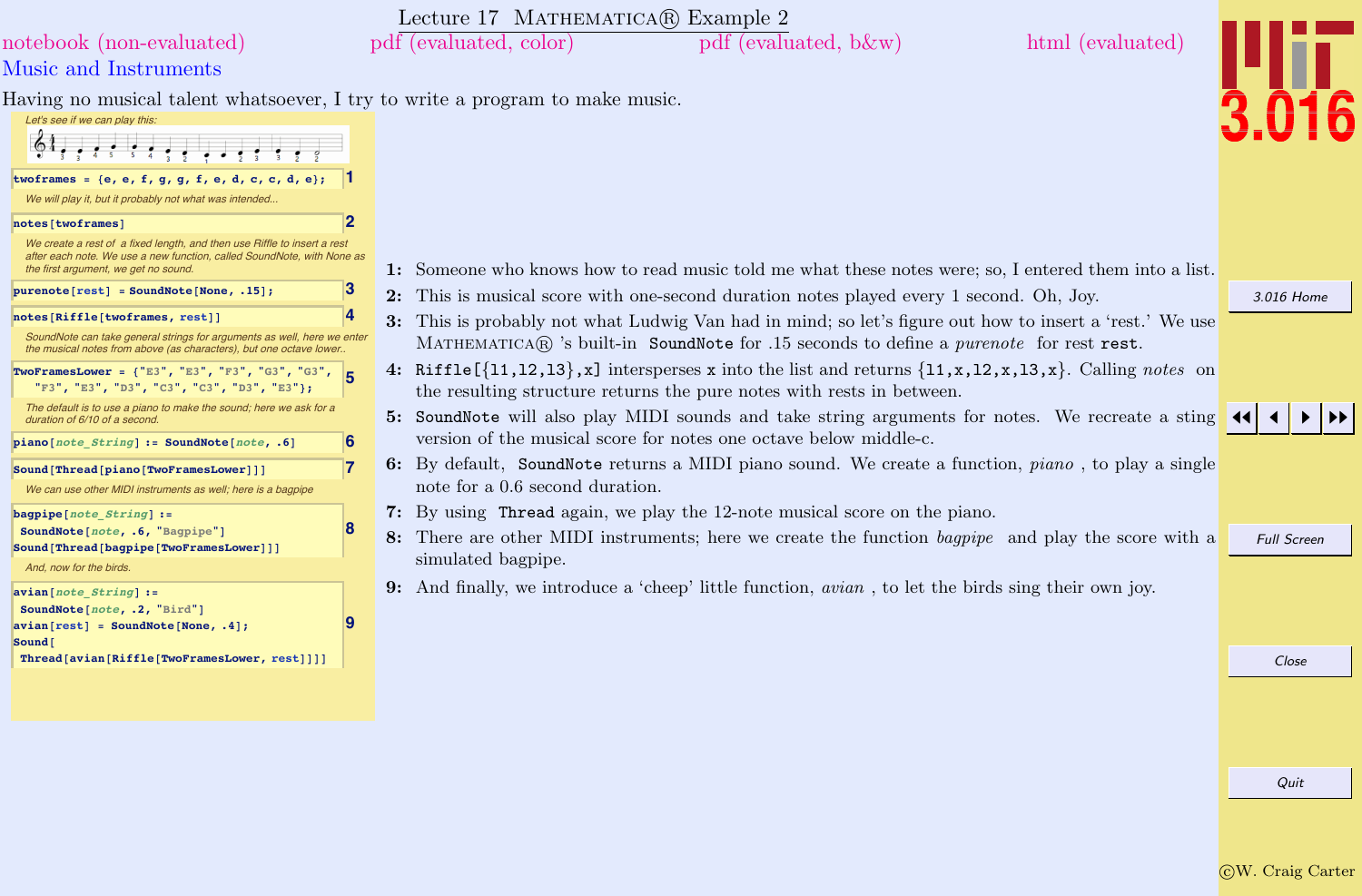<span id="page-3-0"></span>[3.016 Home](http://pruffle.mit.edu/3.016-2012/) JJ J I II Full Screen Close Quit Lecture 17 MATHEMATICA(R) Example 3 Random Notes and Instruments [notebook \(non-evaluated\)](http://pruffle.mit.edu/3.016-2012/Notebooks/L17/Lecture-17.nb) [pdf \(evaluated, color\)](http://pruffle.mit.edu/3.016-2012/pdf/L17/Lecture-17-3-COL.pdf) [pdf \(evaluated, b&w\)](http://pruffle.mit.edu/3.016-2012/pdf/L17/Lecture-17-3-BW.pdf) [html \(evaluated\)](http://pruffle.mit.edu/3.016-2012/html/Lecture-17/HTMLLinks/index_3.html) Just because we can, let's see how sequences of random notes sound. We'll add random instruments and rests too. Let's hear what random notes sound like: SoundNote[n] will play n semitones above middle C. Here we make a list of random notes and play them. **1**  $\mathbf{RandomNotes = Table}$  [SoundNote] **RandomInteger** $[{-15, 20}]$ , .2],  ${36}$ ];  $Sound$ **[RandomNotes, 10]** Here, we mix in some rests at random **2**  $\texttt{Rankest}[\ ] := \texttt{Module}[\{\texttt{rdur} = .2\}$ , **If@RandomReal@D <sup>&</sup>gt; 0.5, rdur <sup>=</sup> .4D;**  $\texttt{SoundNote}$  [None, rdur]] **RandomNotesandRests =**  $Table[If[RandomReal[] \ge .33],$ **SoundNote@RandomInteger@8-15, <sup>20</sup><D, .2D, RanRest**[]],  ${96}$ ];  $\texttt{Sound}$  [RandomNotesandRests, 20] [Now, we ask for random instruments as well, with "chords" of up to 5](http://pruffle.mit.edu/3.016-2012/html/Lecture-17/HTMLLinks/index_3.html) instruments at each beat **3 RandomInstruments =**  $Table[If[RandomReal[] > 0.5, Table[$ SoundNote<sup>[</sup>  $Table$  [RandomInteger [{-15, 20}],  ${$ **RandomInteger** ${$ {1, 5}}}}, **Round@RandomReal@81, 2<D, .2D,**  $RandomInteger[{1, 15}]$ **8RandomInteger@81, 4<D<D, RanRest@DD,**  ${48}$  $\delta$ **Sound[RandomInstruments, 20]** Finally, some random percussion events. **4**  $percs = \{SoundNote['Clap", 1],$ **SoundNote@"Sticks", 1D, SoundNote@"Shaker", 1D, SoundNote@"LowWoodblock", 1D, SoundNote@"Castanets", 1D, SoundNote@None, 1D<; perctable** = **Table**[RandomChoice[percs], {50}];  $\text{Sound}$  [perctable, 20] 1: RandomNotes creates a 36 member random set of single pitches from 15 semi-tones below to 20 semi-tones above middle-c. We play them for ten seconds. 2: To introduce some variety into the random melody, we write a program, RanRest , which will be used to introduce rests with lengths  $.2$  and  $.4$  with equal probability. A list, RandomNotesandRests , is created with random notes which call  $Rankest$  for approximately 1/3 of the members, and from the same random set as RandomNotes for the remainder. 3: Now, we introduce random MIDI instruments into our score: RandomInstruments is a Table of length 48, and each member is a list of a random number, between 1 and 5, of random instruments with random notes. These list-elements create a "chord." Rests are introduced randomly, at about 1/2 of the beats. 4: Here we play with random percussion MIDI instruments. Dancing to this is not necessarily advised.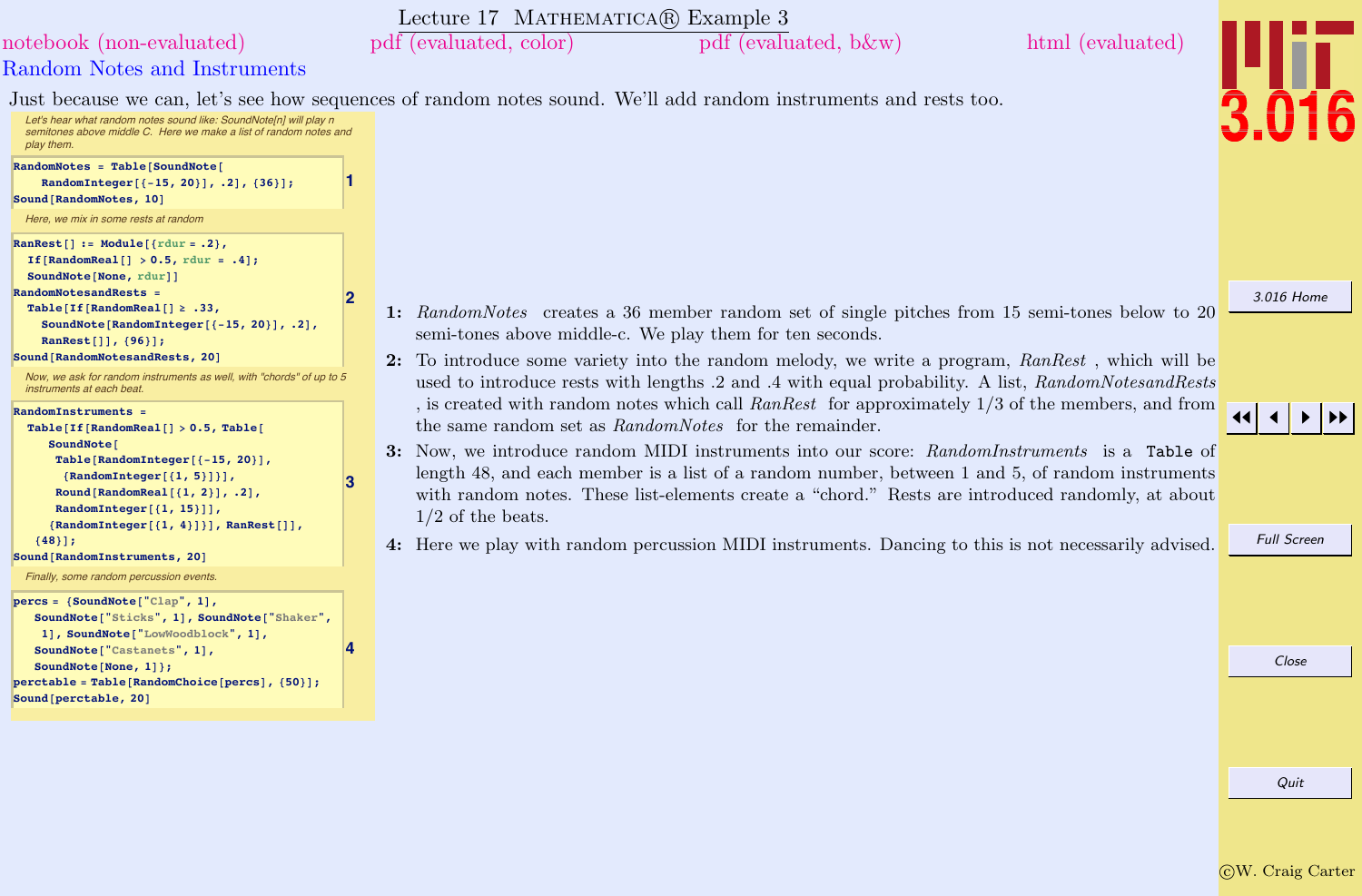A function that is periodic in a single variable can be expressed as:

$$
f(x + \lambda) = f(x)
$$
  

$$
f(t + \tau) = f(t)
$$

The first form is a suggestion of a spatially periodic function with wavelength  $\lambda$  and the second form suggests a function that is periodic in time with period  $\tau$ . Of course, both forms are identical and express that the function has the same value at an infinite number of points ( $x = n\lambda$  in space or  $t = n\tau$  in time where n is an integer.)

Specification of a periodic function,  $f(x)$ , within one period  $x \in (x_0, x_0 + \lambda)$  defines the function everywhere. The most familiar periodic functions are the trigonometric functions:

$$
\sin(x) = \sin(x + 2\pi) \quad \text{and} \quad \cos(x) = \cos(x + 2\pi) \tag{17-2}
$$

However, any function can be turned into a periodic function.



Quit



Full Screen

Close

[3.016 Home](http://pruffle.mit.edu/3.016-2012/)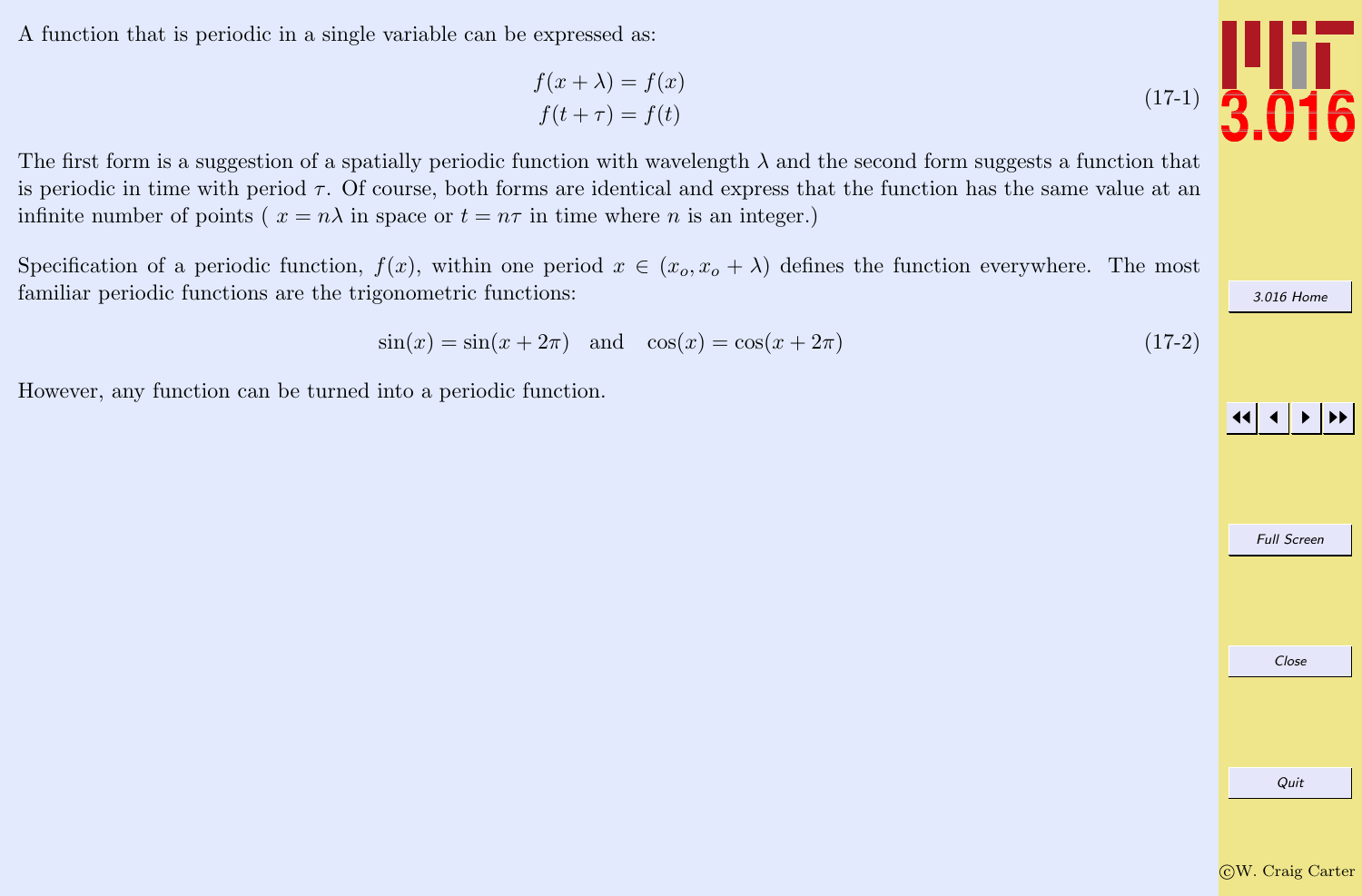<span id="page-5-0"></span>

|                                                                                                                                                                                                                                                                                                                       | Lecture 17 MATHEMATICA(R) Example 4                                                                                                                                                 |                    |
|-----------------------------------------------------------------------------------------------------------------------------------------------------------------------------------------------------------------------------------------------------------------------------------------------------------------------|-------------------------------------------------------------------------------------------------------------------------------------------------------------------------------------|--------------------|
| notebook (non-evaluated)                                                                                                                                                                                                                                                                                              | pdf (evaluated, color)<br>pdf (evaluated, b&w)<br>html (evaluated)                                                                                                                  |                    |
| Using Mod to Create Periodic Functions                                                                                                                                                                                                                                                                                |                                                                                                                                                                                     |                    |
| This section has been removed from the 2012 Notebook                                                                                                                                                                                                                                                                  |                                                                                                                                                                                     |                    |
|                                                                                                                                                                                                                                                                                                                       | Periodic functions are often associated with the "modulus" operation. $Mod[x, \lambda]$ is the remainder of the result of <i>recursively</i> dividing x                             |                    |
|                                                                                                                                                                                                                                                                                                                       | by $\lambda$ until the result lies in the domain $0 \leq Mod[x, \lambda] < \lambda$ . Another way to think of modulus is to find the "point" where are periodic                     |                    |
| function should be evaluated if its primary domain is $x \in (0, \lambda)$ .                                                                                                                                                                                                                                          |                                                                                                                                                                                     |                    |
| Mod is a very useful function that can be used to force objects to be<br>periodic. Mod[x, $\lambda$ ] return that part of x that lies within 0 and $\lambda$ . Or, in<br>other words if we map the real line x to a circle with circumference $\lambda$ , then<br>Mod[x, \] returns were x is mapped onto the circle. |                                                                                                                                                                                     |                    |
| modmatdemo[n Integer, $\lambda$ Integer] :=                                                                                                                                                                                                                                                                           |                                                                                                                                                                                     |                    |
| Table[{i, Mod[i, $\lambda$ ]}, {i, 1, n}] //<br>MatrixForm:                                                                                                                                                                                                                                                           |                                                                                                                                                                                     | 3.016 Home         |
| $model$ rcledemo[n Integer, $\lambda$ Integer] :=                                                                                                                                                                                                                                                                     |                                                                                                                                                                                     |                    |
| Module[{xpos, angle, cpos},<br>Graphics <sup>[</sup>                                                                                                                                                                                                                                                                  |                                                                                                                                                                                     |                    |
| Table [xpos = 3 Quotient [i - 1, $\lambda$ ];                                                                                                                                                                                                                                                                         |                                                                                                                                                                                     |                    |
| angle = 2 Pi Mod[i, $\lambda$ ] / $\lambda$ ;<br>$cpos = {Cos[angle], Sin[angle]};$                                                                                                                                                                                                                                   | 1: We create two visualization methods to show how Mod works: modmatdemo creates a matrix with                                                                                      |                    |
| ${Circle[{xpos, 0}]$ ,                                                                                                                                                                                                                                                                                                | two columns (i, Mod $[i, \lambda]$ ); modcircledemo wraps the the counting numbers and their moduli                                                                                 |                    |
| Text $[i,$<br>Flatten $[{xpos, 0} + 1.2 * cpos}]]$ ,                                                                                                                                                                                                                                                                  | around a Graphics-Circle with a $\lambda$ sectors, after each circle becomes filled a new circle is created                                                                         |                    |
| Text[Mod[i, $\lambda$ ], Flatten[{{xpos, 0} +                                                                                                                                                                                                                                                                         | for subsequent filling. modcircledemo should show how Mod is related to mapping to a periodic<br>domain.                                                                            |                    |
| $0.8 * cpos]]$ }, {i, 1, n}]];                                                                                                                                                                                                                                                                                        |                                                                                                                                                                                     |                    |
| GraphicsColumn<br>${modmatchmo[13, 5]}$ , modcircledemo $[26, 5]$ ,                                                                                                                                                                                                                                                   | 2: We show both visualization demonstrations in a GraphicsColumn.<br>2                                                                                                              |                    |
| $ImageSize \rightarrow Full$                                                                                                                                                                                                                                                                                          | 3: Boomerang uses Mod on the argument of any function f of a single argument to map the argument                                                                                    | <b>Full Screen</b> |
| Boomerang uses Mod to force a function, f, with a single argument, x, to<br>be periodic with wavelength $\lambda$                                                                                                                                                                                                     | into the domain $(0, \lambda)$ . Therefore, calling <i>Boomerang</i> on any function will create a infinitely periodic<br>repetition of the function in the domain $(0, \lambda)$ . |                    |
| Boomerang $[f_ , x_ , \lambda_ ] := f[Mod[x, \lambda]]$                                                                                                                                                                                                                                                               | 3<br>4: AFunction is created as an example to pass to Boomerang                                                                                                                     |                    |
| AFunction $[x]$ := $((3 - x)^3) / 27$                                                                                                                                                                                                                                                                                 | 5: Plot called on the periodic extension of wavelength $\lambda = 6$ of AFunction. This illustrates how                                                                             |                    |
| The following step uses <b>Boomerang</b> to produce a periodic repetition of<br><b>AFunction</b> over the range $0 < x < 6$ :                                                                                                                                                                                         | Boomerang uses Mod to create a periodic function with a specified period.                                                                                                           |                    |
| Plot[Boomerang[AFunction, x, 6],<br>$\{x, -12, 12\}$ , PlotRange $\rightarrow$ All]                                                                                                                                                                                                                                   | 5                                                                                                                                                                                   | Close              |
|                                                                                                                                                                                                                                                                                                                       |                                                                                                                                                                                     |                    |
|                                                                                                                                                                                                                                                                                                                       |                                                                                                                                                                                     |                    |
|                                                                                                                                                                                                                                                                                                                       |                                                                                                                                                                                     |                    |
|                                                                                                                                                                                                                                                                                                                       |                                                                                                                                                                                     | Quit               |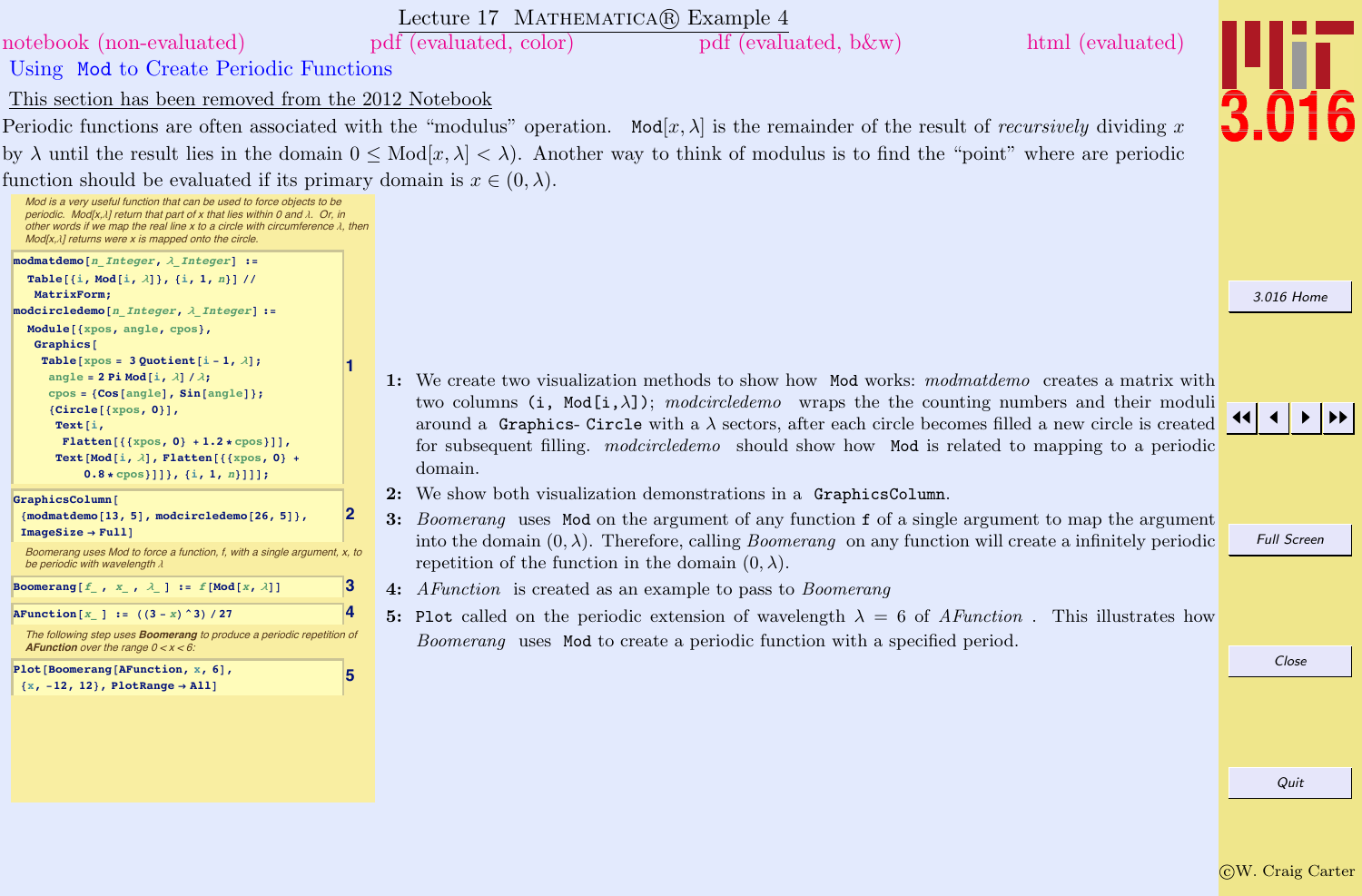#### <span id="page-6-0"></span>Odd and Even Functions

The trigonometric functions have the additional properties of being an *odd* function about the point  $x = 0$ :  $f_{odd} : f_{odd}(x) =$  $-f_{odd}(-x)$  in the case of the sine, and an *even* function in the case of the cosine:  $f_{even}$ :  $f_{even}(x) = f_{even}(-x)$ .

This can generalized to say that a function is even or odd about a point  $\lambda/2$ :  $f_{\text{odd}\frac{\lambda}{2}}$  :  $f_{\text{odd}\frac{\lambda}{2}}(\lambda/2 + x) = -f_{\text{odd}\frac{\lambda}{2}}(\lambda/2 - x)$  and  $f_{\text{even }\frac{\lambda}{2}} : f_{\text{even }\frac{\lambda}{2}}(\lambda/2 + x) = f_{\text{even }\frac{\lambda}{2}}(\lambda/2 - x).$ 

Any function can be decomposed into an odd and even sum:

 $q(x) = q_{\text{even}} + q_{\text{odd}}$  (17-3)

The sine and cosine functions can be considered the odd and even parts of the generalized trigonometric function:

$$
e^{ix} = \cos(x) + i\sin(x) \tag{17-4}
$$

with period  $2\pi$ .

#### Representing a particular function with a sum of other functions

A Taylor expansion approximates the behavior of a suitably defined function,  $f(x)$  in the neighborhood of a point,  $x<sub>o</sub>$ , with a bunch of functions,  $p_i(x)$ , defined by the set of powers:

$$
p_i \equiv \vec{p} = (x^0, x^1, \dots, x^j, \dots) \tag{17-5}
$$

The polynomial that approximates the function is given by:

$$
f(x) = \vec{A} \cdot \vec{p} \tag{17-6}
$$

where the vector of coefficients is defined by:

$$
A_i \equiv \vec{A} = \left(\frac{1}{0!}f(x_o), \frac{1}{1!} \left. \frac{df}{dx} \right|_{x_o}, \dots, \frac{1}{j!} \left. \frac{d^j f}{dx^j} \right|_{x_o}, \dots\right) \tag{17-7}
$$



[3.016 Home](http://pruffle.mit.edu/3.016-2012/)

Full Screen

Close

Quit

 $\blacktriangleright\blacktriangleright$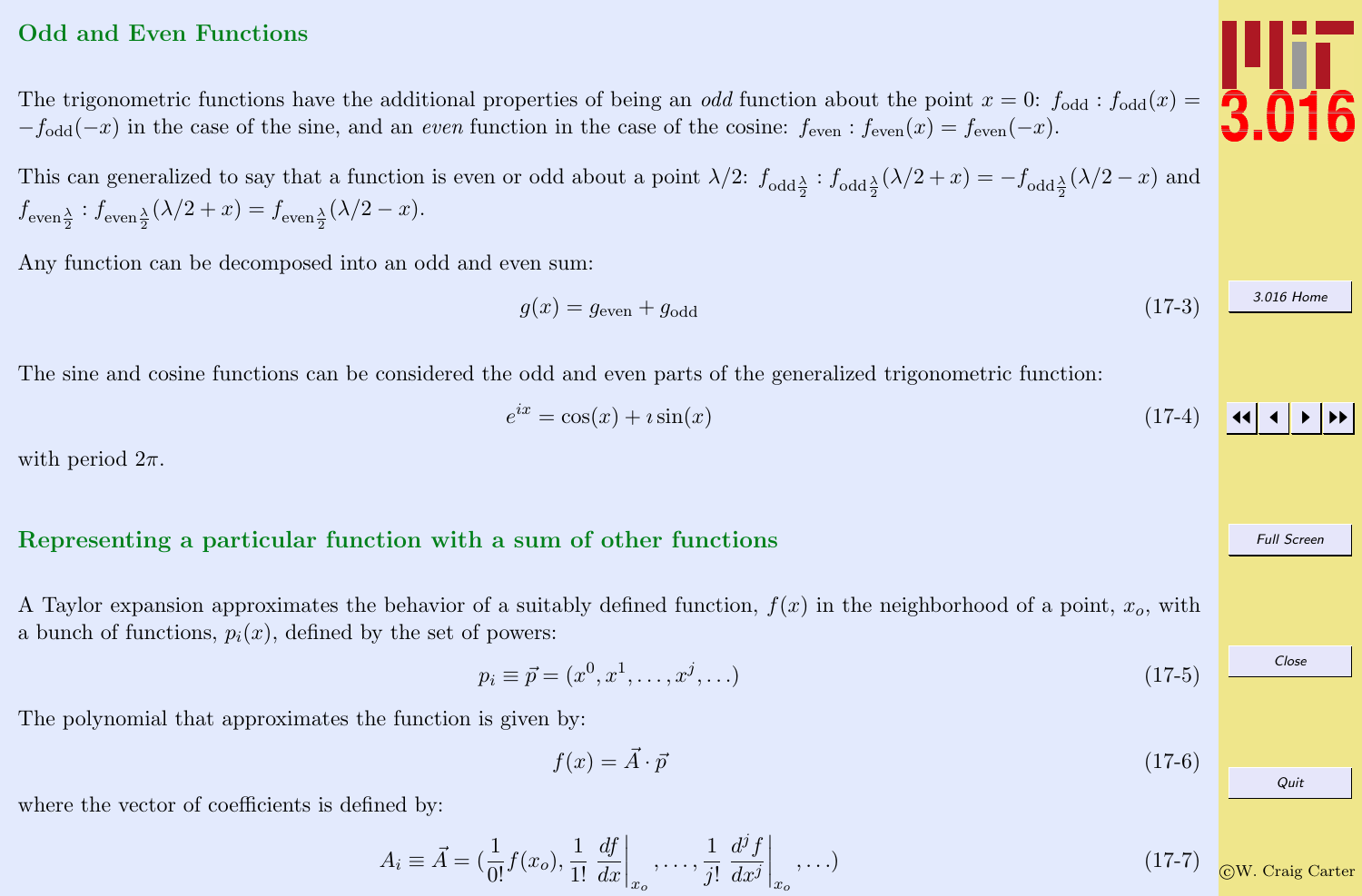<span id="page-7-0"></span>The idea of a vector of infinite length has not been formally introduced, but the idea that as the number of terms in the sum in Eq. [17-6](#page-6-0) gets larger and larger, the approximation should converge to the function. In the limit of an infinite number of terms in the sum (or the vectors of infinite length) the series expansion will converge to  $f(x)$  if it satisfies some technical continuity constraints.

However, for periodic functions, the domain over which the approximation is required is only one period of the periodic function—the rest of the function is taken care of by the definition of periodicity in the function.

Because the function is periodic, it makes sense to use functions that have the same period to approximate it. The simplest periodic functions are the trigonometric functions. If the period is  $\lambda$ , any other periodic function with periods  $\lambda/2$ ,  $\lambda/3$ ,  $\lambda/N$ , will also have period  $\lambda$ . Using these "sub-periodic" trigonometric functions is the idea behind Fourier Series.

#### Fourier Series

The functions  $\cos(2\pi x/\lambda)$  and  $\sin(2\pi x/\lambda)$  each have period  $\lambda$ . That is, they each take on the same value at x and  $x + \lambda$ .

There are an infinite number of other simple trigonometric functions that are periodic in  $\lambda$ ; they are  $\cos[2\pi x/(\lambda/2))]$  and  $\sin[2\pi x/(\lambda/2))]$  and which cycle two times within each  $\lambda$ ,  $\cos[2\pi x/(\lambda/3))]$  and  $\sin[2\pi x/(\lambda/3))]$  and which cycle three times within each  $\lambda$ , and, in general,  $\cos[2\pi x/(\lambda/n))]$  and  $\sin[2\pi x/(\lambda/n))]$  and which cycle *n* times within each  $\lambda$ .

The constant function,  $a_0(x) = \text{const}$ , also satisfies the periodicity requirement.

The superposition of multiples of any number of periodic function must also be a periodic function, therefore any function  $f(x)$  that satisfies:

$$
f(x) = \mathcal{E}_0 + \sum_{n=1}^{\infty} \mathcal{E}_n \cos\left(\frac{2\pi n}{\lambda}x\right) + \sum_{n=1}^{\infty} \mathcal{O}_n \sin\left(\frac{2\pi n}{\lambda}x\right)
$$
  
=  $\mathcal{E}_{k_0} + \sum_{n=1}^{\infty} \mathcal{E}_{k_n} \cos(k_n x) + \sum_{n=1}^{\infty} \mathcal{O}_{k_n} \sin(k_n x)$  (17-8)

where the  $k_i$  are the wave-numbers or reciprocal wavelengths defined by  $k_j \equiv 2\pi j/\lambda$ . The k's represent inverse wavelengths—

c W. Craig Carter

Quit







Full Screen

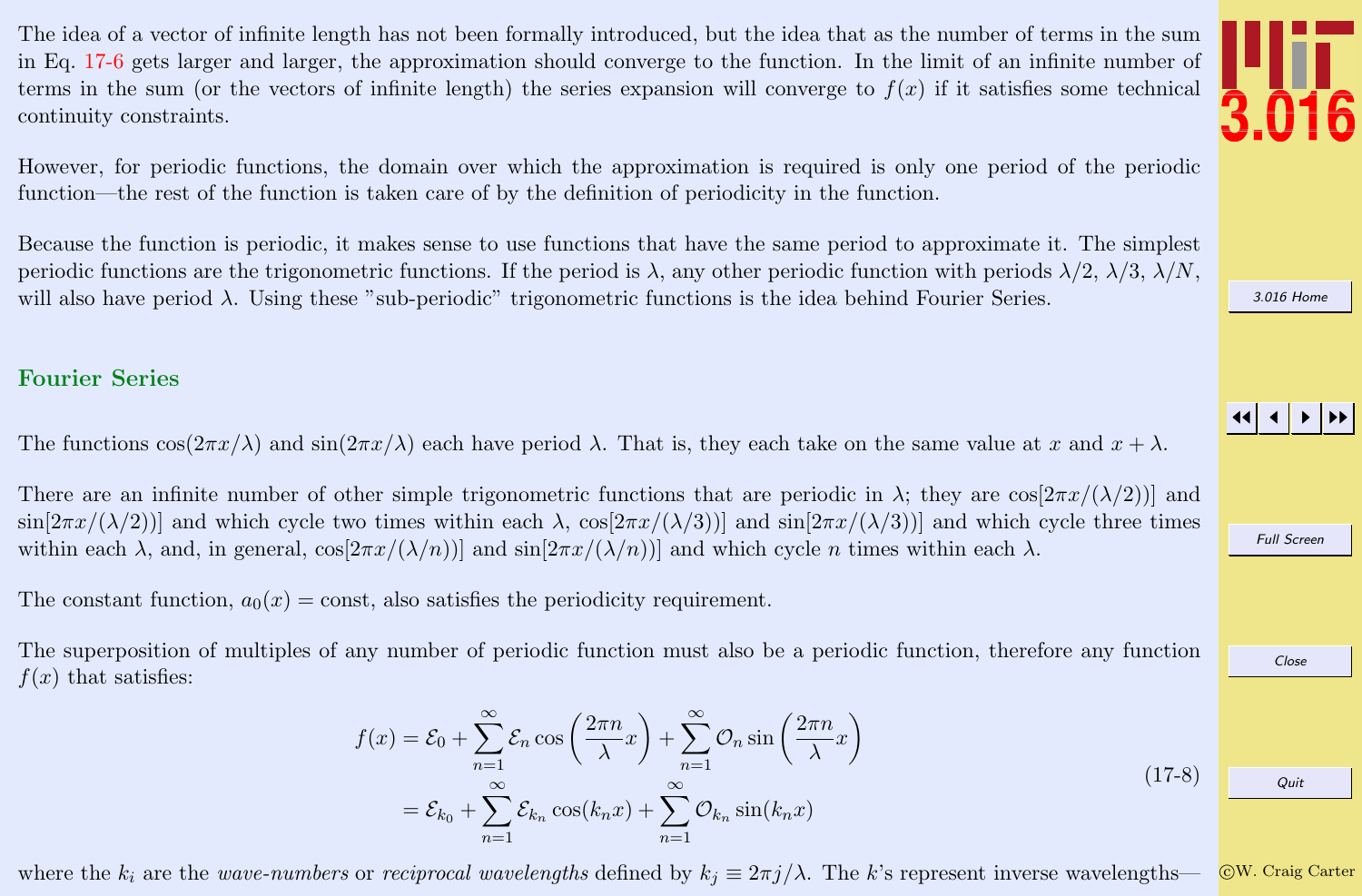#### <span id="page-8-0"></span>large values of k represent short-period or high-frequency terms.

If any periodic function  $f(x)$  could be represented by the series in in Eq. [17-8](#page-7-0) by a suitable choice of coefficients, then an alternative representation of the periodic function could be obtained in terms of the simple trigonometric functions and their amplitudes.

The "inverse question" remains: "How are the amplitudes  $\mathcal{E}_{k_n}$  (the even trigonometric terms) and  $\mathcal{O}_{k_n}$  (the odd trigonometric terms) determined for a given  $f(x)$ ?"

The method follows from what appears to be a "trick." The following three integrals have simple forms for integers M and N:

$$
\int_{x_0}^{x_0+\lambda} \sin\left(\frac{2\pi M}{\lambda}x\right) \sin\left(\frac{2\pi N}{\lambda}x\right) dx = \begin{cases} \frac{\lambda}{2} & \text{if } M = N \\ 0 & \text{if } M \neq N \end{cases}
$$
\n
$$
\int_{x_0}^{x_0+\lambda} \cos\left(\frac{2\pi M}{\lambda}x\right) \cos\left(\frac{2\pi N}{\lambda}x\right) dx = \begin{cases} \frac{\lambda}{2} & \text{if } M = N \\ 0 & \text{if } M \neq N \end{cases}
$$
\n
$$
\int_{x_0}^{x_0+\lambda} \cos\left(\frac{2\pi M}{\lambda}x\right) \sin\left(\frac{2\pi N}{\lambda}x\right) dx = 0 \text{ for any integers } M, N
$$
\n(17-9)

The following shows a demonstration of this *orthogonality relation for the trigonometric functions*.

Quit



[3.016 Home](http://pruffle.mit.edu/3.016-2012/)

Full Screen

Close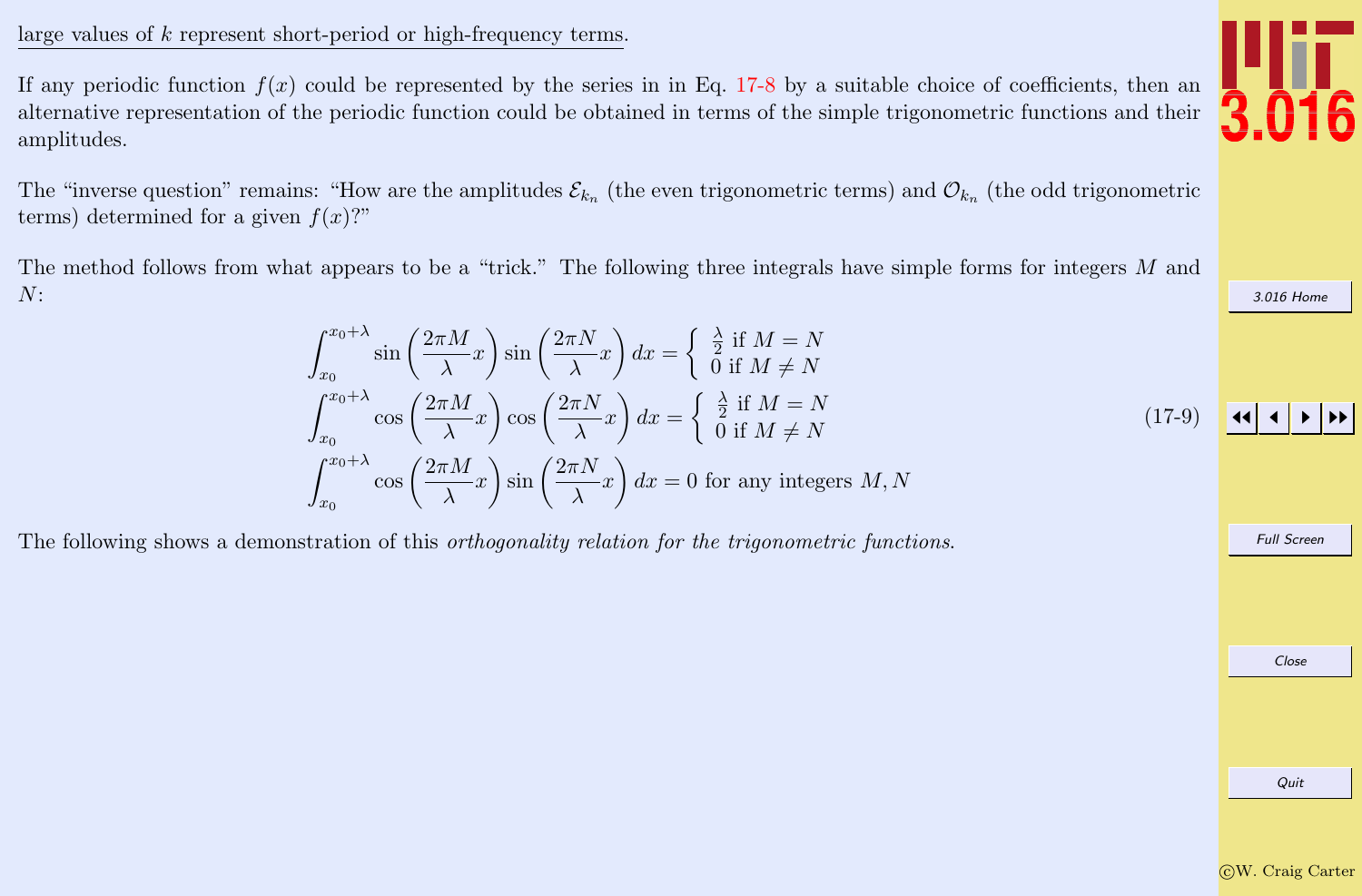<span id="page-9-0"></span>

|                                                                                                                                                                                                                                                                                                   |              | Lecture 17 MATHEMATICA® Example 5                                                                                                                                                                                                                                                              |                    |
|---------------------------------------------------------------------------------------------------------------------------------------------------------------------------------------------------------------------------------------------------------------------------------------------------|--------------|------------------------------------------------------------------------------------------------------------------------------------------------------------------------------------------------------------------------------------------------------------------------------------------------|--------------------|
| notebook (non-evaluated)                                                                                                                                                                                                                                                                          |              | $pdf$ (evaluated, b $\&w$ )<br>html (evaluated)<br>pdf (evaluated, color)                                                                                                                                                                                                                      |                    |
| <b>Orthogonality of Trigonometric Functions</b>                                                                                                                                                                                                                                                   |              |                                                                                                                                                                                                                                                                                                |                    |
| This section has been removed from the 2012 Notebook                                                                                                                                                                                                                                              |              |                                                                                                                                                                                                                                                                                                |                    |
| This is a Demonstration that the relations in Eq. 17-9 are true.                                                                                                                                                                                                                                  |              |                                                                                                                                                                                                                                                                                                |                    |
| fassume = {Minteger $\epsilon$ Integers,<br>Ninteger $\epsilon$ Integers, xo $\epsilon$ Reals, $\lambda > 0$ }<br>$\cos \cos = \text{Integrate}$<br>Cos $[2 \pi$ Minteger $x / \lambda]$ Cos $[2 \pi$ Ninteger $x / \lambda]$ ,<br>$\{x, xo, xo + \lambda\}$ , Assumptions $\rightarrow$ fassume] |              |                                                                                                                                                                                                                                                                                                |                    |
| Demonstrating $\int_{0}^{x_0+A}$ cos(2 m $\pi x/\lambda$ ) cos(2 n $\pi x/\lambda$ ) d x=0 for m $\neq$ n                                                                                                                                                                                         |              |                                                                                                                                                                                                                                                                                                |                    |
| Table <sup>[</sup><br>${({\text{mrand}, \text{nrand}} = \text{RandomInteger}[\{1, 50\}, 2]\},$<br>Simplify [coscos /. {Minteger $\rightarrow$ mrand,<br>Ninteger $\rightarrow$ nrand}]}, {20}]                                                                                                    |              |                                                                                                                                                                                                                                                                                                | 3.016 Home         |
| when n=m give indeterminate values, for these we should use a Limit.                                                                                                                                                                                                                              |              |                                                                                                                                                                                                                                                                                                |                    |
| Limit [ $coscos$ , Minteger $\rightarrow$ Ninteger,<br>$Assumptions \rightarrow fassume$ ]                                                                                                                                                                                                        | 3            | 1: Using Integrate for $\cos(2\pi Mx/\lambda)\cos(2\pi Nx/\lambda)$ over a definite interval of a single wavelength, does<br>not produce a result that obviously vanishes for $M \neq N$ .                                                                                                     |                    |
| $cossin = Integrate[$<br>Cos[ $2 \pi$ Minteger x / $\lambda$ ] Sin[ $2 \pi$ Ninteger x / $\lambda$ ],<br>$\{x, xo, xo + \lambda\}$ , Assumptions $\rightarrow$ fassume]                                                                                                                           | 4            | 2: However, random replacement of the symbolic integers with integers results in a zero. So, one the<br>orthogonality relation is plausible.                                                                                                                                                   |                    |
| Table[<br>${({\{mrand, nrand\} = RandomInteger[1, 50\}, 2]},$<br>Simplify [ $\cos$ sin /. {Minteger $\rightarrow$ mrand,<br>Ninteger $\rightarrow$ nrand} ] }, {20} ]                                                                                                                             | 15           | 3: Using Assuming and Limit, one can show that the relation ship vanishes for $N = M$ . Although, it<br>is a bit odd to be use continuous limits with integers.<br>4–6: This shows the same process for $\int \cos(2\pi M x/\lambda) \sin(2\pi N x/\lambda) dx$ , which always returns zeroes. |                    |
| Limit [ $\cos$ sin, Minteger $\rightarrow$ Ninteger,<br>Assumptions $\rightarrow$ fassume]                                                                                                                                                                                                        |              | 7-9: And, $\int \sin(2\pi Mx/\lambda) \sin(2\pi Nx/\lambda) dx$ returns zeroes unless $M = N$ .                                                                                                                                                                                                | <b>Full Screen</b> |
| $sinsin = Integrate[$<br>$Sin[2 \pi$ Minteger x / $\lambda]$ Sin[2 $\pi$ Ninteger x / $\lambda$ ],<br>$\{x, xo, xo + \lambda\}$ , Assumptions $\rightarrow$ fassume]                                                                                                                              | $\mathcal I$ |                                                                                                                                                                                                                                                                                                |                    |
| Table <sup>[</sup><br>${({\{mrand, nrand\} = RandomInteger[1, 50\}, 2]},$<br>Simplify [sinsin /. {Minteger $\rightarrow$ mrand,<br>Ninteger $\rightarrow$ nrand}] }, {20}]                                                                                                                        | ١R           |                                                                                                                                                                                                                                                                                                | Close              |
| Limit [sinsin, Minteger $\rightarrow$ Ninteger,<br>Assumptions $\rightarrow$ fassume]                                                                                                                                                                                                             | 9            |                                                                                                                                                                                                                                                                                                |                    |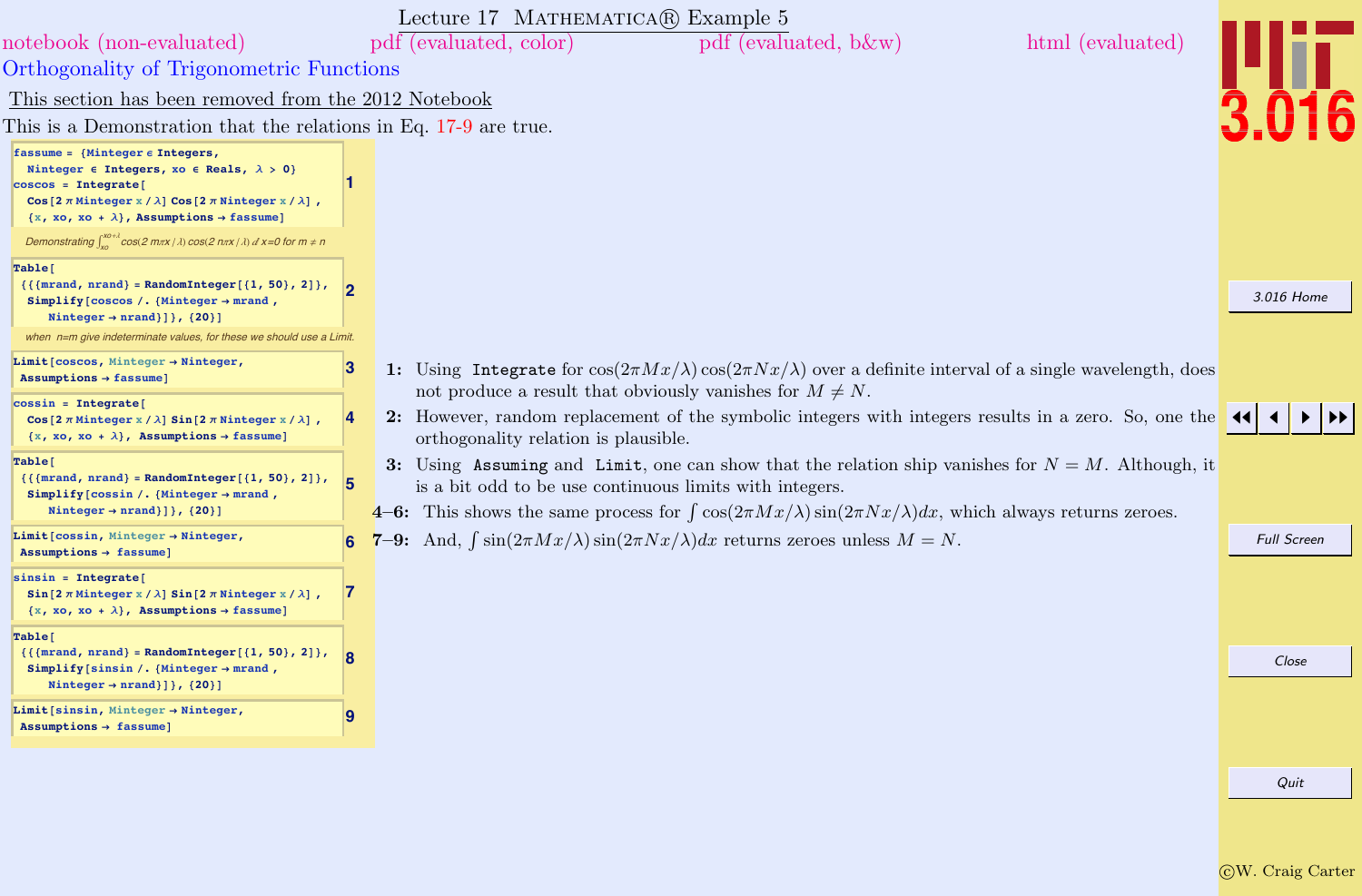<span id="page-10-0"></span>Using this orthogonality trick, any amplitude can be determined by multiplying both sides of Eq. [17-8](#page-7-0) by its conjugate trigonometric function and integrating over the domain. (Here we pick an arbitrary periodic domain  $x \in (x_c + \lambda/2, x_c + \lambda/2)$ , but any other starting point would work fine.)

$$
\cos(k_M x) f(x) = \cos(k_M x) \left( \mathcal{E}_{k_0} + \sum_{n=1}^{\infty} \mathcal{E}_{k_n} \cos(k_n x) + \sum_{n=1}^{\infty} \mathcal{O}_{k_n} \sin(k_n x) \right)
$$

$$
\int_{x_c - \lambda/2}^{x_c + \lambda/2} \cos(k_M x) f(x) dx = \int_{x_c - \lambda/2}^{x_c + \lambda/2} \cos(k_M x) \left( \mathcal{E}_{k_0} + \sum_{n=1}^{\infty} \mathcal{E}_{k_n} \cos(k_n x) + \sum_{n=1}^{\infty} \mathcal{O}_{k_n} \sin(k_n x) \right) dx \qquad (17-10)
$$

$$
\int_{x_c - \lambda/2}^{x_c + \lambda/2} \cos(k_M x) f(x) dx = \frac{\lambda}{2} \mathcal{E}_{k_M}
$$

This provides a formula to calculate the even coefficients (amplitudes) and multiplying by a sin function provides a way to calculate the odd coefficients (amplitudes) for  $f(x)$  periodic in the fundamental domain  $x \in (0, \lambda)$ .

$$
\mathcal{E}_{k_0} = \frac{1}{\lambda} \int_{x_c - \lambda/2}^{x_c + \lambda/2} f(x) dx
$$
\n
$$
\mathcal{E}_{k_N} = \frac{2}{\lambda} \int_{x_c - \lambda/2}^{x_c + \lambda/2} f(x) \cos(k_N x) dx \qquad k_N \equiv \frac{2\pi N}{\lambda}
$$
\n
$$
\mathcal{O}_{k_N} = \frac{2}{\lambda} \int_{x_c - \lambda/2}^{x_c + \lambda/2} f(x) \sin(k_N x) dx \qquad k_N \equiv \frac{2\pi N}{\lambda}
$$
\n(17-11)

The constant term has an extra factor of two because  $\int_0^{\lambda} \mathcal{E}_{k_0} dx = \lambda \mathcal{E}_{k_0}$  instead of the  $\lambda/2$  found in Eq. [17-9.](#page-8-0)

#### Other forms of the Fourier coefficients

Sometimes the primary domain is defined with a different starting point and different symbols, for instance Kreyszig uses a centered domain by using  $-L$  as the starting point and 2L as the period, and in these cases the forms for the Fourier coefficients look a bit different. One needs to look at the domain in order to determine which form of the formulas to use.



[3.016 Home](http://pruffle.mit.edu/3.016-2012/)

JJ J I II

Full Screen

Close

Quit

c W. Craig Carter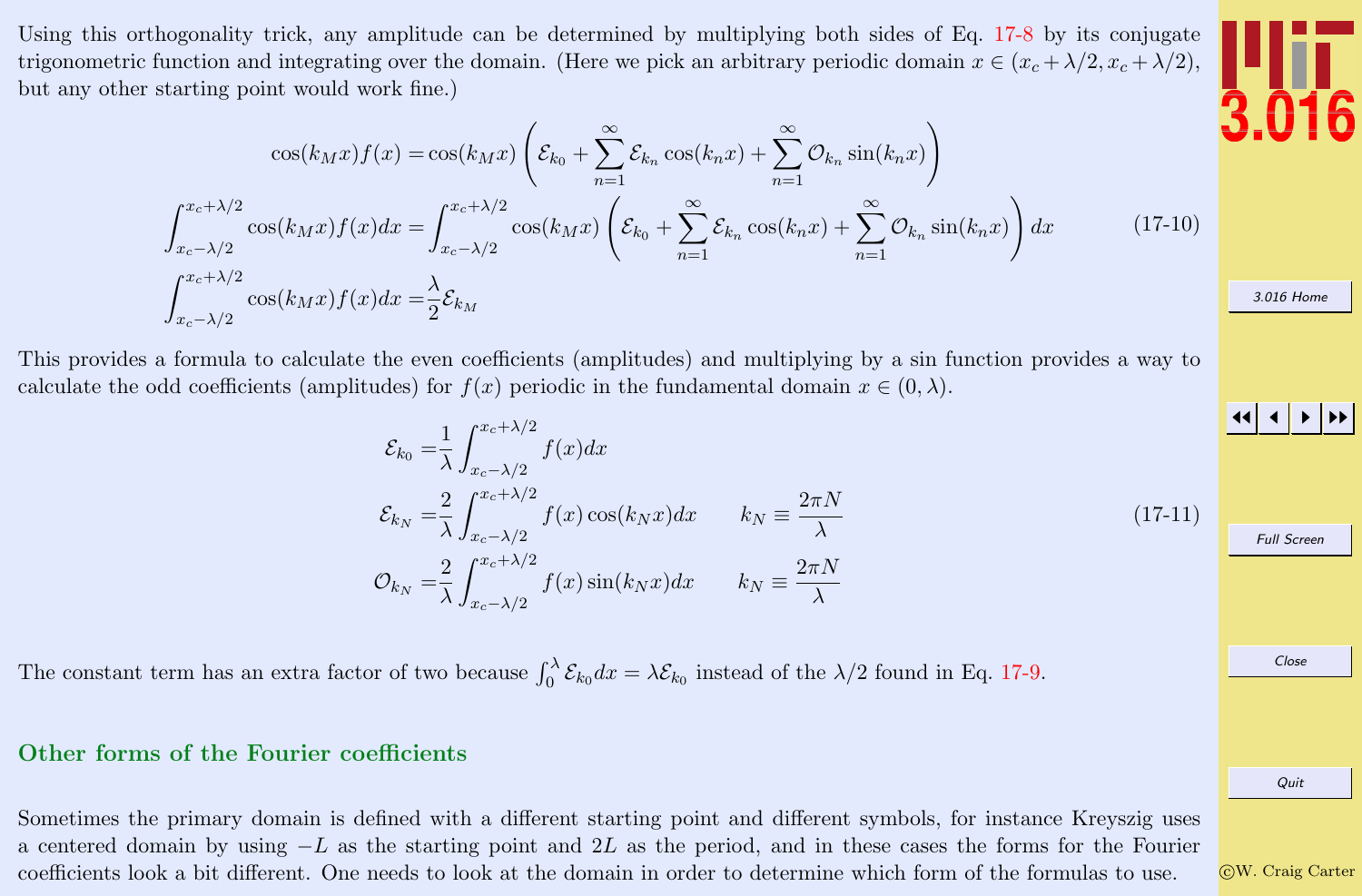#### <span id="page-11-0"></span>Extra Information and Notes Potentially interesting but currently unnecessary

The "trick" of multiplying both sides of Eq. [17-8](#page-7-0) by a function and integrating comes from the fact that the trigonometric functions form an orthogonal basis for functions with inner product defined by

$$
f(x) \cdot g(x) = \int_0^\lambda f(x)g(x)dx
$$

Considering the trigonometric functions as components of a vector:

$$
\vec{e_0}(x) = (1, 0, 0, \dots, )
$$
  
\n
$$
\vec{e_1}(x) = (0, \cos(k_1 x), 0, \dots, )
$$
  
\n
$$
\vec{e_2}(x) = (0, 0, \sin(k_1 x), \dots, )
$$
  
\n
$$
\dots = \vdots
$$

$$
\vec{e_n}(x) = (\ldots \ldots, \sin(k_n x), \ldots, )
$$

then these "basis vectors" satisfy  $\vec{e_i} \cdot \vec{e_j} = (\lambda/2)\delta_{ij}$ , where  $\delta_{ij} = 0$  unless  $i = j$ . The trick is just that, for an arbitrary function represented by the basis vectors,  $\vec{P}(x) \cdot \vec{e_i}(x) = (\lambda/2)P_i$ .

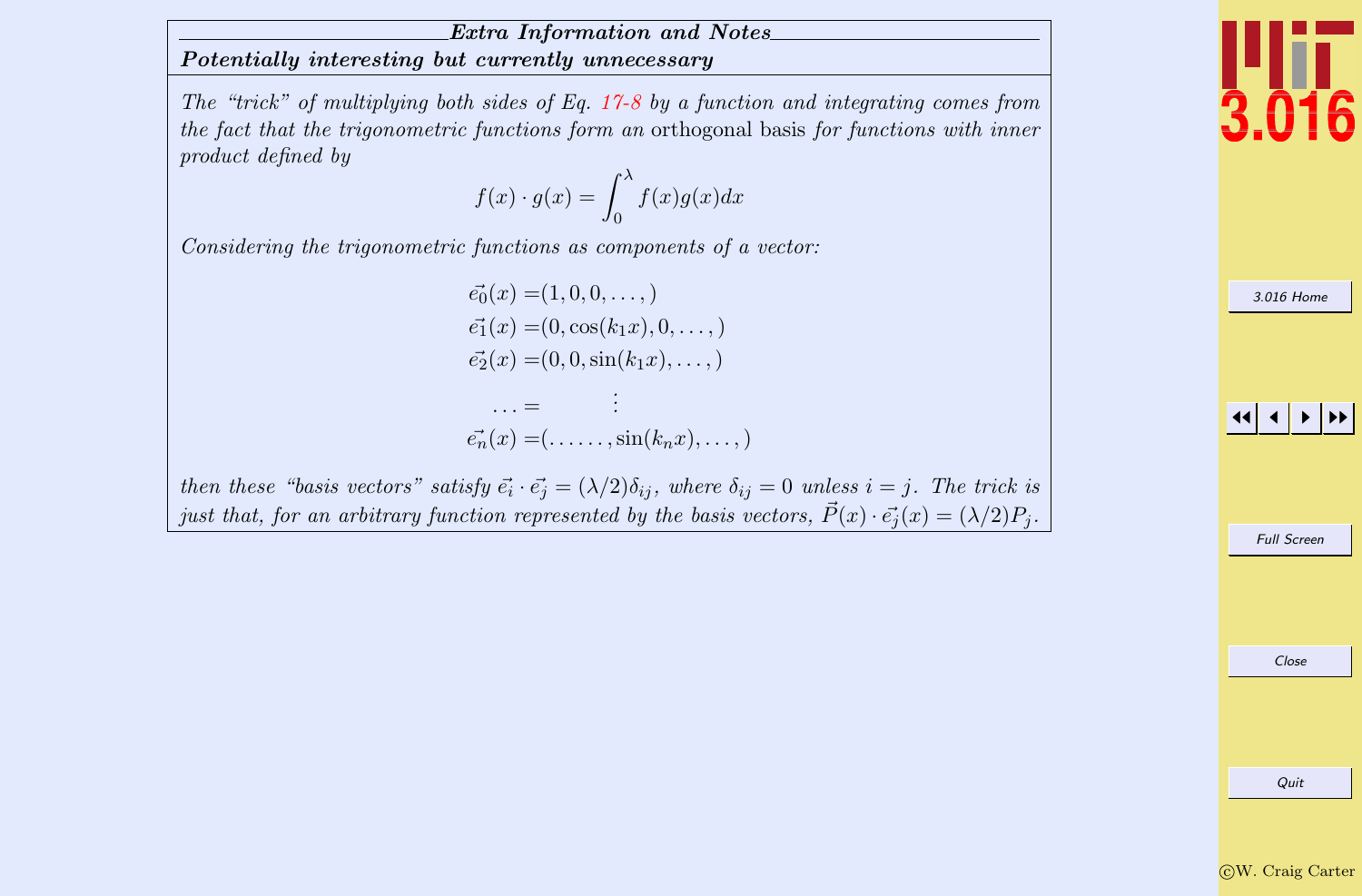#### Lecture 17 MATHEMATICA $\circledR$  Example 6



#### <span id="page-12-0"></span>Calculating Fourier Series Amplitudes [notebook \(non-evaluated\)](http://pruffle.mit.edu/3.016-2012/Notebooks/L17/Lecture-17.nb) [pdf \(evaluated, color\)](http://pruffle.mit.edu/3.016-2012/pdf/L17/Lecture-17-6-COL.pdf) [pdf \(evaluated, b&w\)](http://pruffle.mit.edu/3.016-2012/pdf/L17/Lecture-17-6-BW.pdf) [html \(evaluated\)](http://pruffle.mit.edu/3.016-2012/html/Lecture-17/HTMLLinks/index_6.html)

Functions are developed which compute the even (cosine) amplitudes and odd (sine) amplitudes for an input function of one variable. These functions are extended to produce the first N terms of a Fourier series.



- 1–2: EvenTerms computes symbolic representations of the even (cosine) coefficients using the formulas in Eq. [17-11.](#page-10-0) The  $N = 0$  term is computed with a supplemental definition because of its extra factor of 2. The domain is chosen so that it begins at  $x = 0$  and ends at  $x = \lambda$ .
- **3–4:** OddTerms performs a similar computation for the sine-coefficients; the  $N = 0$  amplitude is set to zero explicitly. It will become convenient to include the zeroth-order coefficient for the odd (sine) series which vanishes by definition. The functions work by doing an integral for each term—this is not very efficient. It would be more efficient to calculate the integral symbolically once and then evaluate it once for each term.
- $5-6$ : OddAmplitudeVector and EvenAmplitudeVectors create amplitude vectors for the cosine and sine terms with specified lengths and domains.
	- 5: This function,  $f(x) = x(1-x)^2(2-x)$ , will be used for particular examples of Fourier series, note that it is an even function over  $0 < x < 2$ .



Full Screen

[3.016 Home](http://pruffle.mit.edu/3.016-2012/)

Close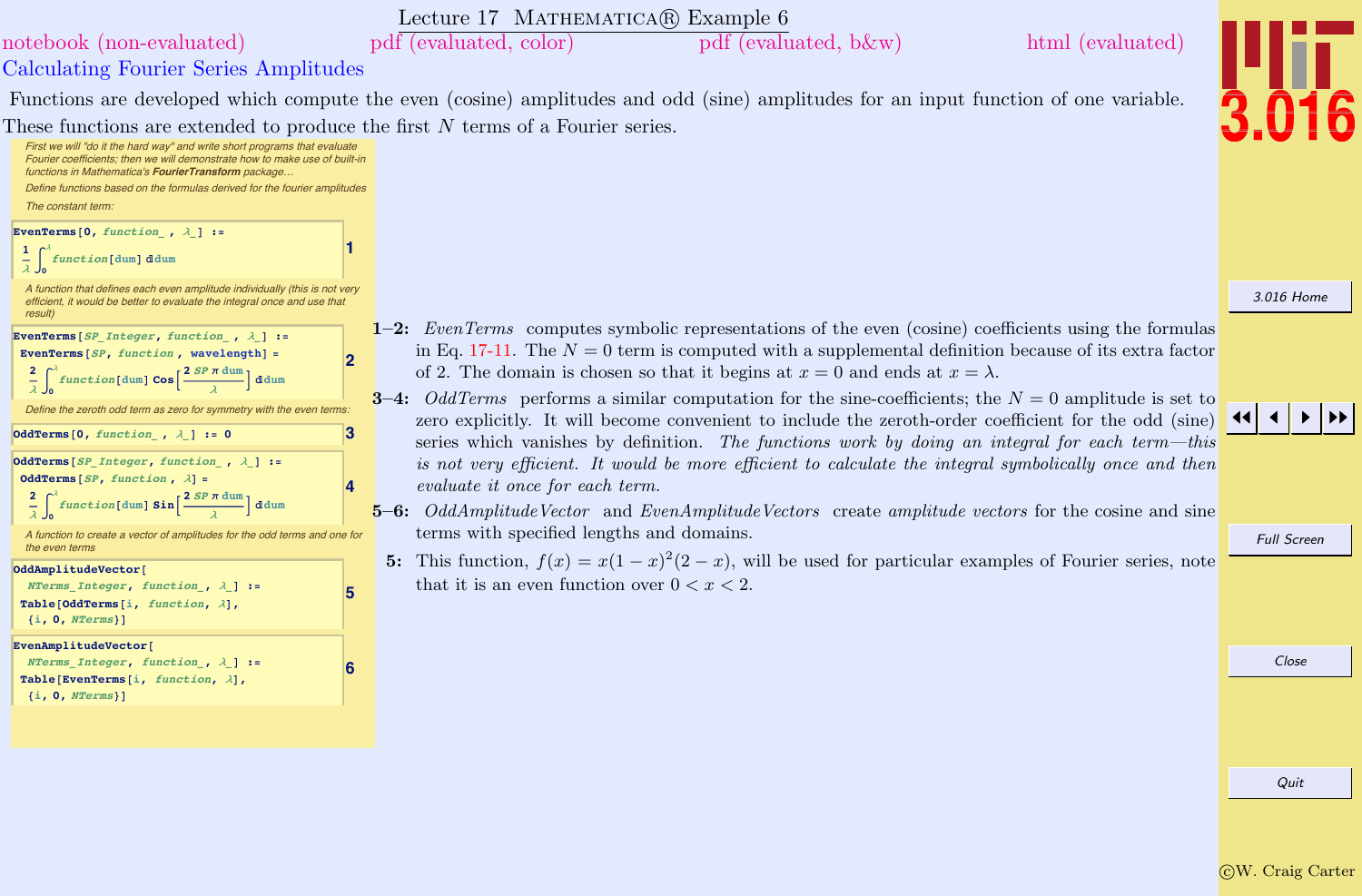<span id="page-13-0"></span>

|                                                                                                                                                                                                                                                 |    | Lecture 17 MATHEMATICA(R) Example 7                                                                                                                                                                                                                                                                           |                    |
|-------------------------------------------------------------------------------------------------------------------------------------------------------------------------------------------------------------------------------------------------|----|---------------------------------------------------------------------------------------------------------------------------------------------------------------------------------------------------------------------------------------------------------------------------------------------------------------|--------------------|
| notebook (non-evaluated)                                                                                                                                                                                                                        |    | pdf (evaluated, color)<br>html (evaluated)<br>pdf (evaluated, b&w)                                                                                                                                                                                                                                            |                    |
| Approximations to Functions with Truncated Fourier Series                                                                                                                                                                                       |    |                                                                                                                                                                                                                                                                                                               |                    |
|                                                                                                                                                                                                                                                 |    | Example of using Eq. 17-11 to calculate a Fourier Series for a particular function.                                                                                                                                                                                                                           |                    |
| myfunction $[x]$ := $(x * (2 - x) * (1 - x) ^2)$                                                                                                                                                                                                |    |                                                                                                                                                                                                                                                                                                               |                    |
| OriginalPlot = Plot[myfunction[x], {x, 0, 2},<br>PlotStyle $\rightarrow$ {Hue[.66], Thickness[0.015]}]                                                                                                                                          | 2  |                                                                                                                                                                                                                                                                                                               |                    |
| EvenAmplitudeVector[6, myfunction, 2]                                                                                                                                                                                                           |    |                                                                                                                                                                                                                                                                                                               |                    |
| OddAmplitudeVector[6, myfunction, 2]                                                                                                                                                                                                            |    |                                                                                                                                                                                                                                                                                                               |                    |
| OddBasisVector[NTerms Integer, var , $\lambda$ ] :=<br>Table [Sin [ $2 \pi$ i var / $\lambda$ ], {i, 0, NTerms}]                                                                                                                                | 5  | 1: We introduce and example function $x(2-x)(1-x^2)$ that vanishes at $x=0,1,2$ that will be used to<br>produce a periodic function with $\lambda = 2$ item We store the example function's graphical representation                                                                                          |                    |
| OddBasisVector[6, x, 2]                                                                                                                                                                                                                         | 6  | in OriginalPlot. Note that there will be a sharp discontinuity in the derivative at the edges of the                                                                                                                                                                                                          | 3.016 Home         |
| EvenBasisVector[NTerms Integer, var , $\lambda$ ] :=<br>Table [Cos[ $2 \pi$ i var / $\lambda$ ], {i, 0, NTerms}]                                                                                                                                |    | periodic domain.<br>3-4: The Fourier coefficients, truncated at six terms, are computed with the functions that we defined                                                                                                                                                                                    |                    |
| EvenBasisVector[6, x, 2]                                                                                                                                                                                                                        |    | above, OddAmplitudeVector and EvenAmplitudeVector. Note that because of the even symmetry                                                                                                                                                                                                                     |                    |
| FourierTruncSeries[n, function, var,<br>$\lambda$ ] := EvenAmplitudeVector[n, function, $\lambda$ ].<br>EvenBasisVector[ $n$ , $var$ , $\lambda$ ] +<br>OddAmplitudeVector[ $n$ , function, $\lambda$ ].<br>OddBasisVector[ $n, var, \lambda$ ] |    | of the function about the middle, all of the odd coefficients vanish.<br>5-8: OddBasisVector and EvenBasisVector, create vectors of basis functions of specified lengths and<br>periodic domains.<br>$9-10$ : The Fourier series up to a certain order can be defined as the sum of two inner (dot) products: |                    |
| FourierTruncSeries[6, myfunction, x, 2]                                                                                                                                                                                                         | 10 | the inner product of the odd coefficient vector and the sine basis vector, and the inner product of                                                                                                                                                                                                           |                    |
| $FPlot[n \ Integer] := FPlot[n] = Plot[Evaluate[n]]$<br>FourierTruncSeries[ $n$ , myfunction, $x$ , 2]],<br>$\{x, -2, 4\}$ , PlotStyle $\rightarrow$<br>{Thick, ColorData[n, "ColorList"]}]                                                     | 11 | the even coefficient vector and the cosine basis vector.<br>11-12: This will illustrate the approximation for a truncated $(N = 6)$ Fourier series. FPlot takes an<br>integer truncation-argument and generates a plot for that truncation, but only for myfunction. It                                       | <b>Full Screen</b> |
| Show [OriginalPlot, FPlot[3], FPlot[6],<br>PlotRange $\rightarrow$ { {-0.5, 2.5}, {-0.1, 0.26}}]                                                                                                                                                | 12 | might be useful to extend this example so that it takes a function as an argument, but it makes more<br>sense to leave this example and use MATHEMATICA(R) 's built-in Fourier series methods.                                                                                                                |                    |
| $0.5$ 1.0 1.5 2.0 2.5<br>$-0.05$<br>$-0.10$                                                                                                                                                                                                     |    |                                                                                                                                                                                                                                                                                                               | Close              |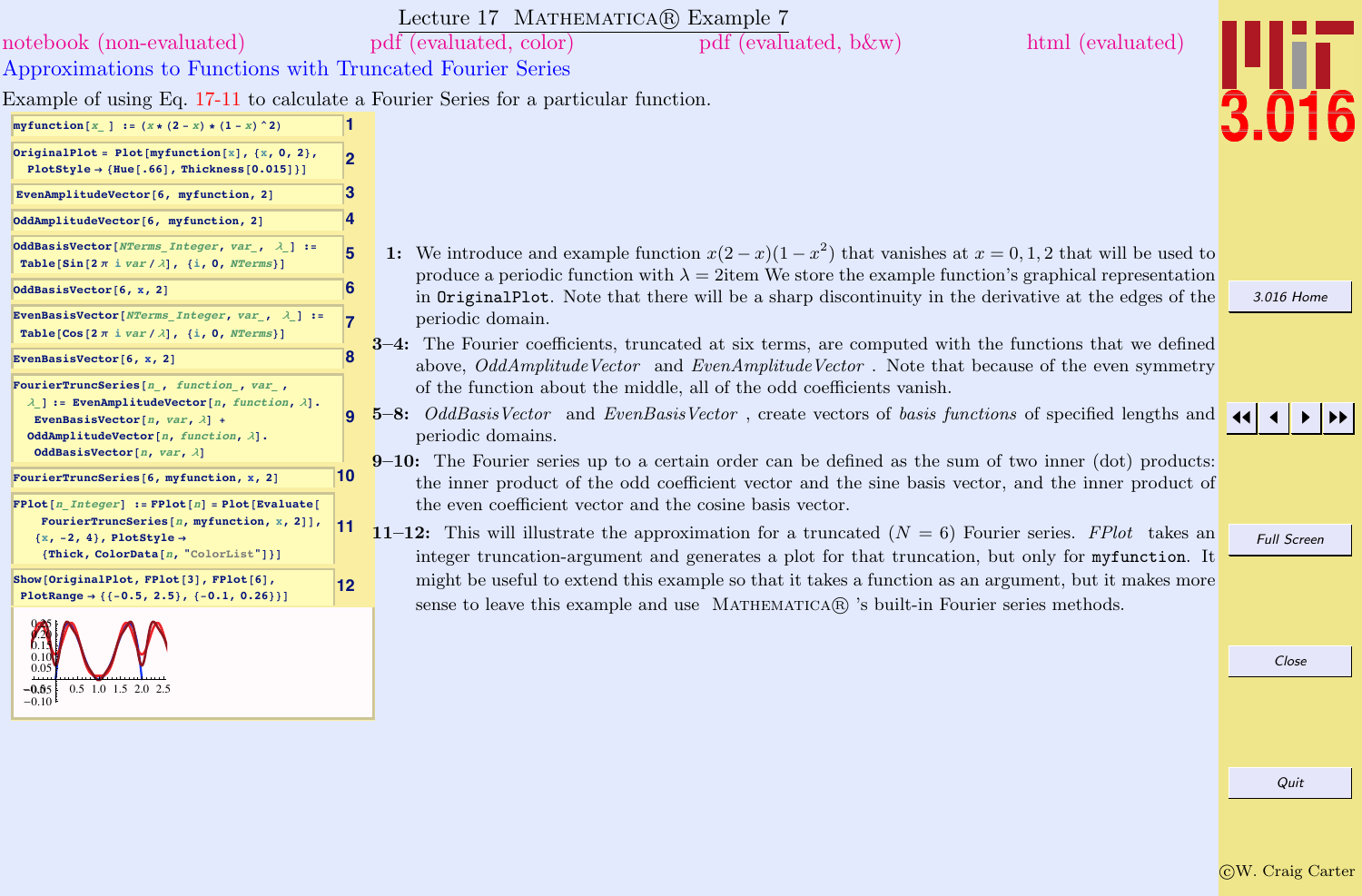<span id="page-14-0"></span>

|                                                                                                                                                                                     |    | Lecture 17 MATHEMATICA(R) Example 8                                                                                                                                                                             |                    |
|-------------------------------------------------------------------------------------------------------------------------------------------------------------------------------------|----|-----------------------------------------------------------------------------------------------------------------------------------------------------------------------------------------------------------------|--------------------|
| notebook (non-evaluated)                                                                                                                                                            |    | html (evaluated)<br>pdf (evaluated, color)<br>$pdf$ (evaluated, b $\&w$ )                                                                                                                                       |                    |
| Demonstration of the use of the FourierSeries functions                                                                                                                             |    |                                                                                                                                                                                                                 |                    |
| This section has been modified in the 2012 Notebook                                                                                                                                 |    |                                                                                                                                                                                                                 |                    |
|                                                                                                                                                                                     |    | Fourier series expansions are a common and useful mathematical tool, and it is not surprising that MATHEMATICA® would have a                                                                                    |                    |
|                                                                                                                                                                                     |    | package to do this and replace the inefficient functions defined in the previous example.                                                                                                                       |                    |
| Needs["FourierSeries`"]                                                                                                                                                             |    |                                                                                                                                                                                                                 |                    |
| AFunction $[x_]$ := $\frac{(x-3)^3}{27}$                                                                                                                                            | 2  |                                                                                                                                                                                                                 |                    |
| Plot[AFunction[ $x$ ], $\{x, 0, 6\}$ ]                                                                                                                                              | ß  |                                                                                                                                                                                                                 |                    |
| Mathematica's Fourier Series functions are defined for function that are<br>periodic in the domain $x \in (-1/2, 1/2)$ . So we need to map the periodic<br>functions to this domain |    |                                                                                                                                                                                                                 | 3.016 Home         |
| ReduceHalfHalf[ $f_$ , $x_$ , $\lambda_$ ] :=<br>$f[(x+1/2)*\lambda]$                                                                                                               |    | 1: The functions in FourierSeries to operate on the unit period located at $x \in (-1/2, 1/2)$ by                                                                                                               |                    |
| ReducedFunction =                                                                                                                                                                   |    | default. Therefore, the domains of functions of interest can be mapped onto this domain by a change                                                                                                             |                    |
| ReduceHalfHalf[AFunction, x, 6] // Simplify                                                                                                                                         |    | of variables.                                                                                                                                                                                                   |                    |
| $8 \times^3$                                                                                                                                                                        |    | 2–3: We introduce another function that will be approximated by a Fourier series. This function will be<br>made periodic with $\lambda = 6$ in the untransformed variables.                                     |                    |
| ExactPlot = Plot [ReducedFunction,<br>$\{x, -1/2, 1/2\}$ , PlotRange $\rightarrow$ All, PlotStyle $\rightarrow$<br>${Red, Opacity[0.5], Thickness[0.01]]}$                          | 6  | 4-6: ReduceHalfHalf is an example of a function design to do the required mapping. First the length<br>of original domain is mapped to unity by dividing through by $\lambda$ and then the origin is shifted by |                    |
| FourierCosCoefficient [ReducedFunction, x, n]                                                                                                                                       |    | mapping the x (that the MATHEMATICAR) functions will see) to $(-1/2, 1/2)$ with the transformation                                                                                                              |                    |
| FourierSinCoefficient[ReducedFunction, x, n]                                                                                                                                        | 8  | $x \to x + \frac{1}{2}$ . Reduced Function shows an example on the function defined above.<br>8-9: Particular amplitudes of the properly remapped function can be obtained with the functions                   | <b>Full Screen</b> |
| 2 (-1) <sup>n</sup> $(6 - n^2 \pi^2)$                                                                                                                                               |    | FourierCosCoefficient and FourierSinCoefficient. In this example, a symbolic $n$ is entered<br>and a symbolic representation of the $n^{th}$ amplitude is returned. Because the function is odd about           |                    |
| FourierTrigSeries[ReducedFunction, x, 5]                                                                                                                                            | 19 | the middle, all of the cosine-coefficients are zero.                                                                                                                                                            |                    |
| $\begin{array}{c c} 2 \left(-6+\pi ^2\right) \sin \left[2 \, \pi \, \mathbf{x}\right] \end{array}$                                                                                  |    | 9: A truncated Fourier series can be obtained symbolically to any order with FourierTrigSeries.                                                                                                                 |                    |
|                                                                                                                                                                                     |    |                                                                                                                                                                                                                 | Close              |
| $\left(3-2 \ \pi ^2\right) \ \texttt{Sin} \left[\, 4 \ \pi \ \texttt{x}\,\right] \quad \  \  2 \ \left(-2+3 \ \pi ^2\right) \ \texttt{Sin} \left[\, 6 \ \pi \ \texttt{x}\,\right]$  |    |                                                                                                                                                                                                                 |                    |
| $(3 - 8 \pi^2)$ Sin[ $8 \pi x$ ] 2 $(-6 + 25 \pi^2)$ Sin[ $10 \pi x$ ]                                                                                                              |    |                                                                                                                                                                                                                 |                    |
| 16 $\pi^3$<br>125 $\pi^3$                                                                                                                                                           |    |                                                                                                                                                                                                                 |                    |
|                                                                                                                                                                                     |    |                                                                                                                                                                                                                 |                    |
|                                                                                                                                                                                     |    |                                                                                                                                                                                                                 | Quit               |
|                                                                                                                                                                                     |    |                                                                                                                                                                                                                 |                    |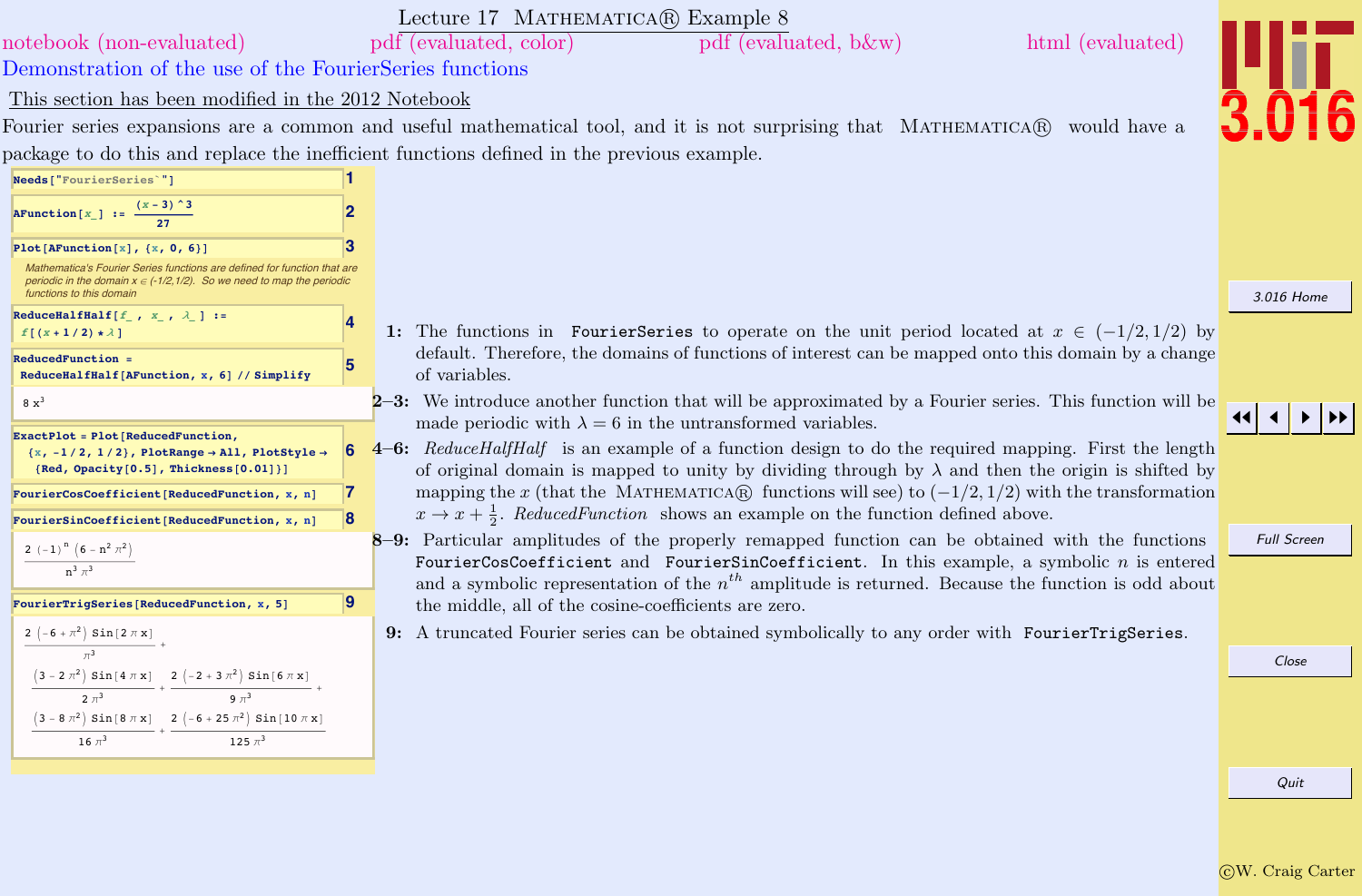<span id="page-15-0"></span>

|                                                                                                                                                                                                                                                                                                                                    | Lecture 17 MATHEMATICA(R) Example 9                                                                                                                                                                                                                                                                                                                                                                       |                    |
|------------------------------------------------------------------------------------------------------------------------------------------------------------------------------------------------------------------------------------------------------------------------------------------------------------------------------------|-----------------------------------------------------------------------------------------------------------------------------------------------------------------------------------------------------------------------------------------------------------------------------------------------------------------------------------------------------------------------------------------------------------|--------------------|
| notebook (non-evaluated)                                                                                                                                                                                                                                                                                                           | pdf (evaluated, b&w)<br>html (evaluated)<br>pdf (evaluated, color)                                                                                                                                                                                                                                                                                                                                        |                    |
| Recursive Calculation of a Truncated Fourier Series                                                                                                                                                                                                                                                                                |                                                                                                                                                                                                                                                                                                                                                                                                           |                    |
| This section has been removed from the 2012 Notebook                                                                                                                                                                                                                                                                               |                                                                                                                                                                                                                                                                                                                                                                                                           |                    |
|                                                                                                                                                                                                                                                                                                                                    | In this example, we build up a set of recursive function that will be utilized forefficient computation of a truncated Fourier series. These                                                                                                                                                                                                                                                              |                    |
| functions will be used in a subsequent visualization example.                                                                                                                                                                                                                                                                      |                                                                                                                                                                                                                                                                                                                                                                                                           |                    |
| ManipulateTruncatedFourierSeries[function,<br>{truncationstart, truncationend,<br>truncjump } ] := Manipulate [Plot [Evaluate [<br>FourierTrigSeries[function, x, itrunc]],<br>$\{x, -1, 1\}$ , PlotRange $\rightarrow$ $\{-2, 2\}$ ,<br>{itrunc, {truncationstart,                                                                |                                                                                                                                                                                                                                                                                                                                                                                                           |                    |
| truncationend, truncjump}}];<br>The function above will work, but it is horribly inefficient! Because it asks<br>FourierTrigSeries to calculate one more term each time, it is doing some<br>redundant work. We can fix this up by having<br>it calculate one new term and adding to the sum calculated previously.<br>Here it is: |                                                                                                                                                                                                                                                                                                                                                                                                           | 3.016 Home         |
| $\texttt{costen}[\textit{function}\_,\ x_,\ n\_Integer] :=$<br>Simplify[FourierCosCoefficient]<br>function, $x$ , $n$ ] $\cos [2 \pi n x]$<br>$sinterm[function, x, n]$ Integer] :=<br>Simplify[FourierSinCoefficient]                                                                                                             | 1: ManipulateTruncatedFourierSeries is a simple example of visualization function for the truncated<br>Fourier series. It uses the Manipulate function with three arguments in the iterator for the initial                                                                                                                                                                                               |                    |
| function, $x$ , $n$ ] $\sin[2 \pi n x]$<br>TruncatedFourierSeries[function, $x$ , 0] :=<br>TruncatedFourierSeries[ $function, x, 0] =$<br>$\texttt{costerm}[\textit{function}, x, 0]$ +<br>sinterm[function, x, 0]                                                                                                                 | truncation truncationstart, final truncation, and the number to skip in between.<br>2: However, because the entire series is recomputed for each frame, the function above is not very<br>efficient. In this second version, only two arguments are supplied to the iterator. At each function<br>call, the two $N^{th}$ Fourier terms are added to those computed in the $(N-1)^{th}$ and then stored in | <b>Full Screen</b> |
| TruncatedFourierSeries[<br>function, $x$ , $n$ Integer] :=<br>TruncatedFourierSeries [function, $x$ , $n$ ] =<br>TruncatedFourierSeries[function, x, n-1] +<br>$\texttt{costerm}[\textit{function}, x, n]$ +                                                                                                                       | memory. The recursion stops at the defined $N = 0$ term.                                                                                                                                                                                                                                                                                                                                                  |                    |
| sinterm[function, x, n]                                                                                                                                                                                                                                                                                                            |                                                                                                                                                                                                                                                                                                                                                                                                           | Close              |
|                                                                                                                                                                                                                                                                                                                                    |                                                                                                                                                                                                                                                                                                                                                                                                           | Quit               |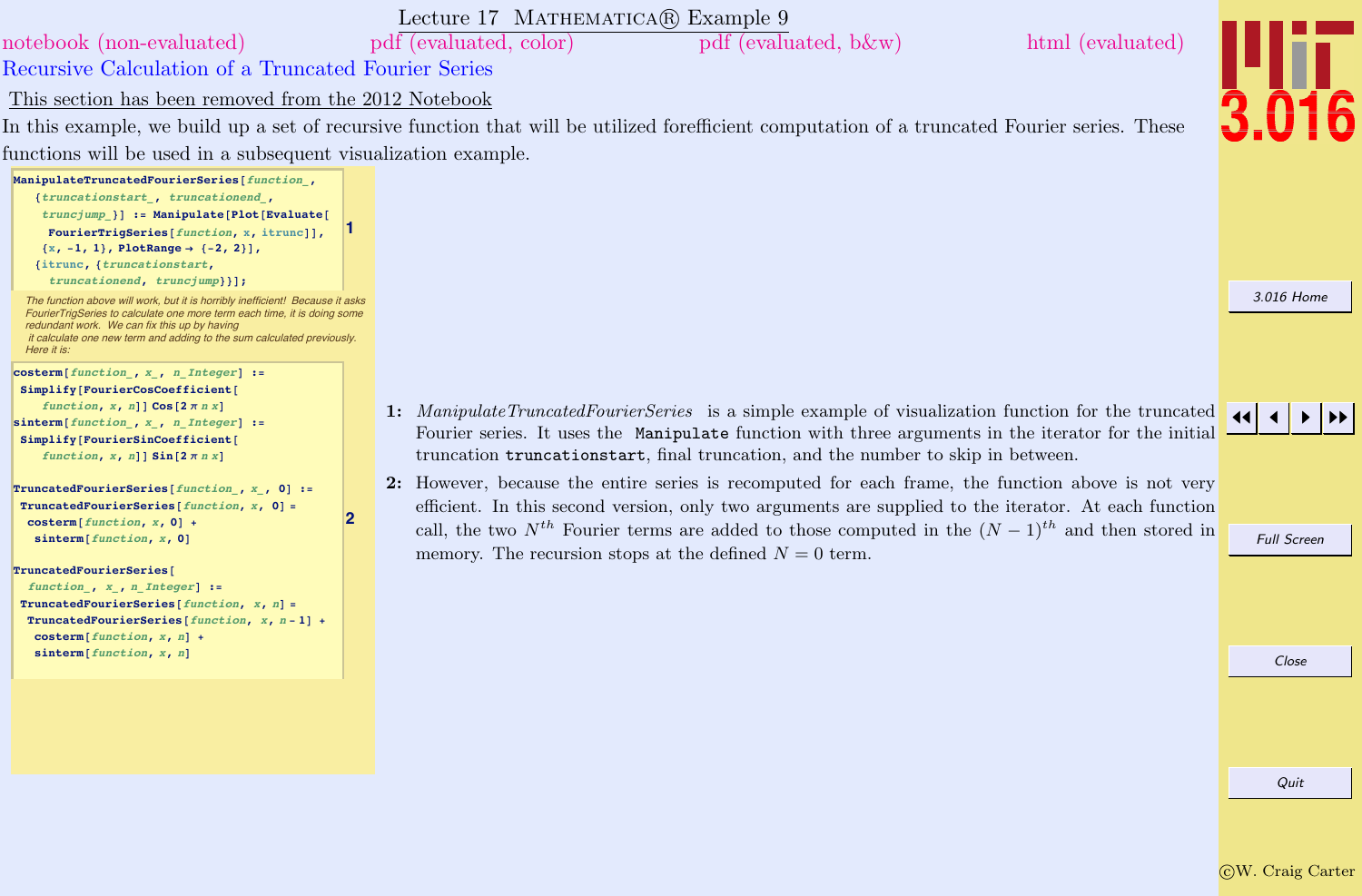

Quit

## Lecture 17 MATHEMATICA(R) Example 10

<span id="page-16-0"></span>[notebook \(non-evaluated\)](http://pruffle.mit.edu/3.016-2012/Notebooks/L17/Lecture-17.nb) [pdf \(evaluated, color\)](http://pruffle.mit.edu/3.016-2012/pdf/L17/Lecture-17-10-COL.pdf) [pdf \(evaluated, b&w\)](http://pruffle.mit.edu/3.016-2012/pdf/L17/Lecture-17-10-BW.pdf) [html \(evaluated\)](http://pruffle.mit.edu/3.016-2012/html/Lecture-17/HTMLLinks/index_10.html)

Visualizing Convergence of the Fourier Series: Gibbs Phenomenon

Functions that produce visualizations with Manipulate (each frame representing a different order of truncation of the Fourier series) are developed. This example illustrates Gibbs phenomenon where the approximating function oscillates wildly near discontinuities in the original function. In the Manipulate function, we use the option Initialization so that all evaluations during graphical output will be rapid.





- sualization will show Gibbs phenomena near the edges of the domain. The approximation is fine everywhere except in the neighborhood of the discontinuity. At the discontinuity, the oscillations about the exact value do not dampen out with increased truncation N, but the domain where the oscillations are ill-behaved shrinks with increased N.
- 1: Because ReducedFunction has a discontinuity (its end-value and its initial-value differ), this vi-

[3.016 Home](http://pruffle.mit.edu/3.016-2012/)

## JJ J I II

Full Screen

Close

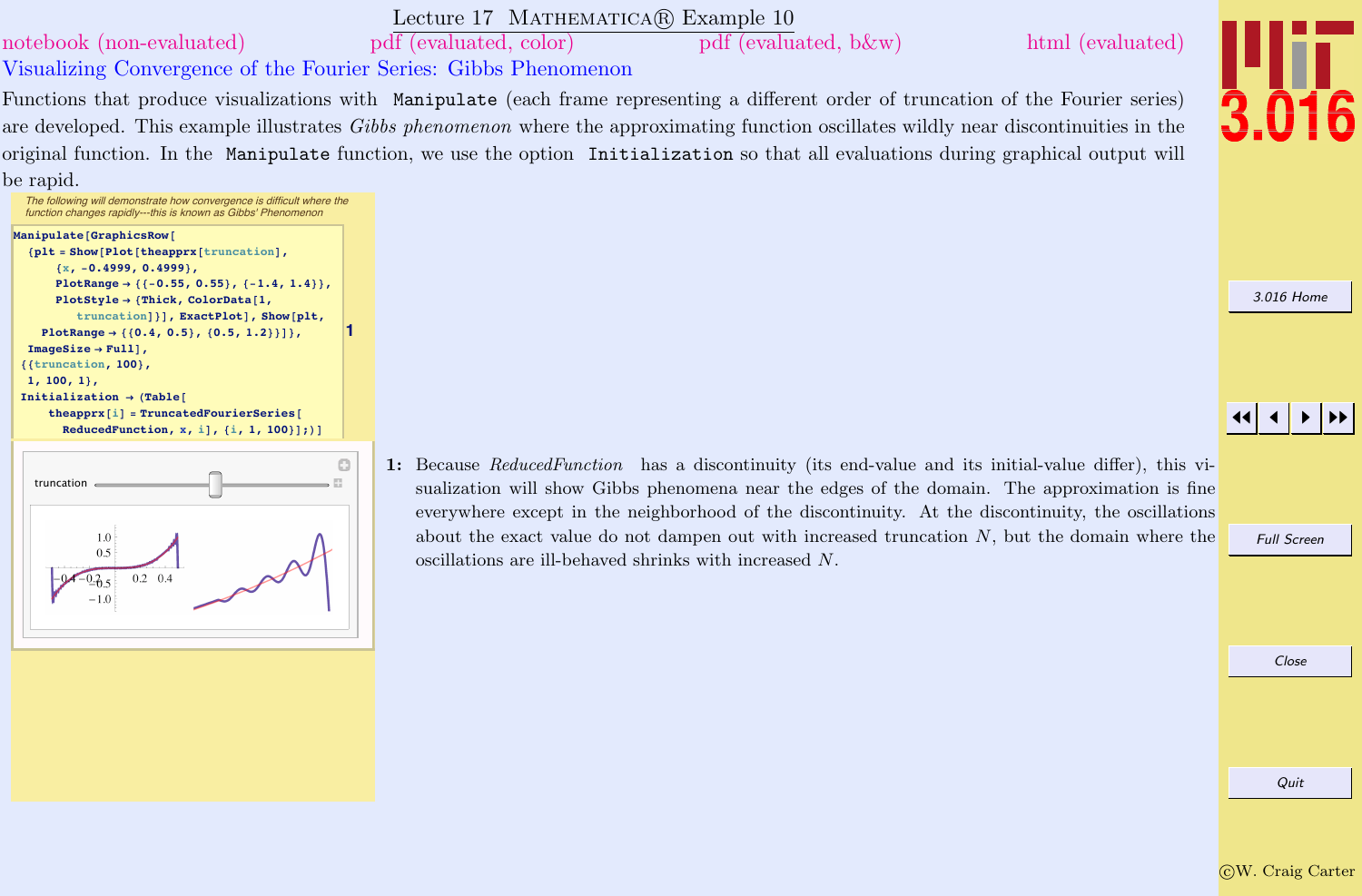### <span id="page-17-0"></span>Complex Form of the Fourier Series

The behavior of the Fourier coefficients for both the odd (sine) and for the even (cosine) terms was illustrated above. Functions that are even about the center of the fundamental domain (reflection symmetry) will have only even terms—all the sine terms will vanish. Functions that are odd about the center of the fundamental domain (reflections across the center of the domain and then across the  $x$ -axis.) will have only odd terms—all the cosine terms will vanish.

Functions with no odd or even symmetry will have both types of terms (odd and even) in its expansion. This is a restatement of the fact that any function can be decomposed into odd and even parts (see Eq. [17-3\)](#page-6-0).

This suggests a short-hand in Eq. [17-4](#page-6-0) can be used that combines both odd and even series into one single form. However, because the odd terms will all be multiplied by the imaginary number  $i$ , the coefficients will generally be complex. Also because  $\cos(nx) = (\exp(inx) + \exp(-inx))/2$ , writing the sum in terms of exponential functions only will require that the sum must be over both positive and negative integers.

For a periodic domain  $x \in (-\lambda/2, \lambda/2)$ ,  $f(x) = f(x + \lambda)$ , the *complex form of the fourier series is given by:* 

$$
f(x) = \sum_{n = -\infty}^{\infty} C_{k_n} e^{ik_n x} \quad \text{where } k_n \equiv \frac{2\pi n}{\lambda}
$$
  

$$
C_{k_n} = \frac{1}{\lambda} \int_{-\lambda/2}^{\lambda/2} f(x) e^{-ik_n x} dx
$$
 (17-12)

Because of the orthogonality of the basis functions  $\exp(ik_nx)$ , the domain can be moved to any wavelength, the following is also true: although the coefficients may have a different form.



[3.016 Home](http://pruffle.mit.edu/3.016-2012/)

JJ J I II

Full Screen

Close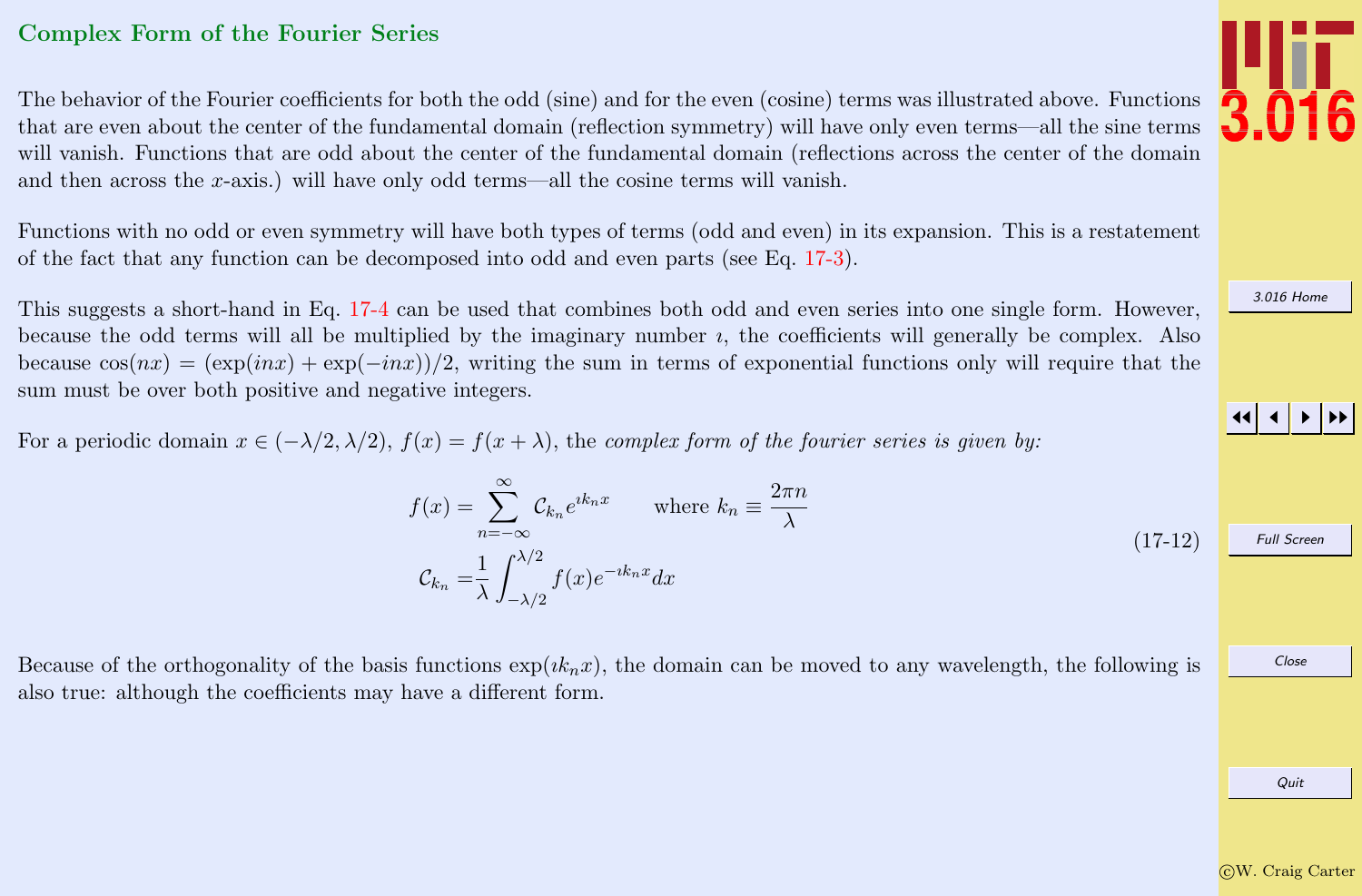# Index

AFunction , [213](#page-5-0) amplitude vectors, [220](#page-12-0) Assuming , [217](#page-9-0) avian , [210](#page-2-0)

bagpipe , [210](#page-2-0) basis functions, [221](#page-13-0) Beethoven, [210](#page-2-0) Boomerang , [213](#page-5-0)

#### Circle , [213](#page-5-0)

even and odd functions, [214](#page-6-0) EvenAmplitudeVector, [221](#page-13-0) EvenAmplitudeVectors, [220](#page-12-0) EvenBasisVector , [221](#page-13-0) EvenTerms , [220](#page-12-0) Example function AFunction, [213](#page-5-0) Boomerang, [213](#page-5-0) EvenAmplitudeVectors, [220](#page-12-0) EvenAmplitudeVector, [221](#page-13-0) EvenBasisVector, [221](#page-13-0) EvenTerms, [220](#page-12-0) FPlot, [221](#page-13-0) ManipulateTruncatedFourierSeries, [223](#page-15-0) Note, [209](#page-1-0) OddAmplitudeVector, [220](#page-12-0) , [221](#page-13-0) OddBasisVector, [221](#page-13-0) OddTerms, [220](#page-12-0)

RanRest, [211](#page-3-0) RandomInstruments, [211](#page-3-0) RandomNotesandRests, [211](#page-3-0) RandomNotes, [211](#page-3-0) ReduceHalfHalf, [222](#page-14-0) ReducedFunction, [222](#page-14-0) , [224](#page-16-0) avian, [210](#page-2-0) bagpipe, [210](#page-2-0) modcircledemo, [213](#page-5-0) modmatdemo, [213](#page-5-0) notes, [209](#page-1-0) , [210](#page-2-0) note, [209](#page-1-0) piano, [210](#page-2-0) purenote, [209](#page-1-0) , [210](#page-2-0)

Fourier series, [215](#page-7-0) complex form, [225](#page-17-0) example functions for computing, [220](#page-12-0) example of convergence of truncated, [221](#page-13-0) mapping the periodic domain to  $(-1/2,1/2)$ , [222](#page-14-0) plausibility of infinite sum, [215](#page-7-0) the orthogonality trick, [216](#page-8-0)  ${\tt FourierCosCoefficient},$   $222$  $\sqrt{\text{FourierSeries}},\,222$  $\sqrt{\text{FourierSeries}},\,222$  $\texttt{FourierSinCoefficient}, 222$  $\texttt{FourierSinCoefficient}, 222$  ${\tt FourierTrigSeries},\,222$  ${\tt FourierTrigSeries},\,222$ FPlot , [221](#page-13-0) freq,  $209$ function decomposition into odd and even parts, [214](#page-6-0)



[3.016 Home](http://pruffle.mit.edu/3.016-2012/)

#### 11  $\blacktriangleleft$ I II

Full Screen

Close

Quit

c W. Craig Carter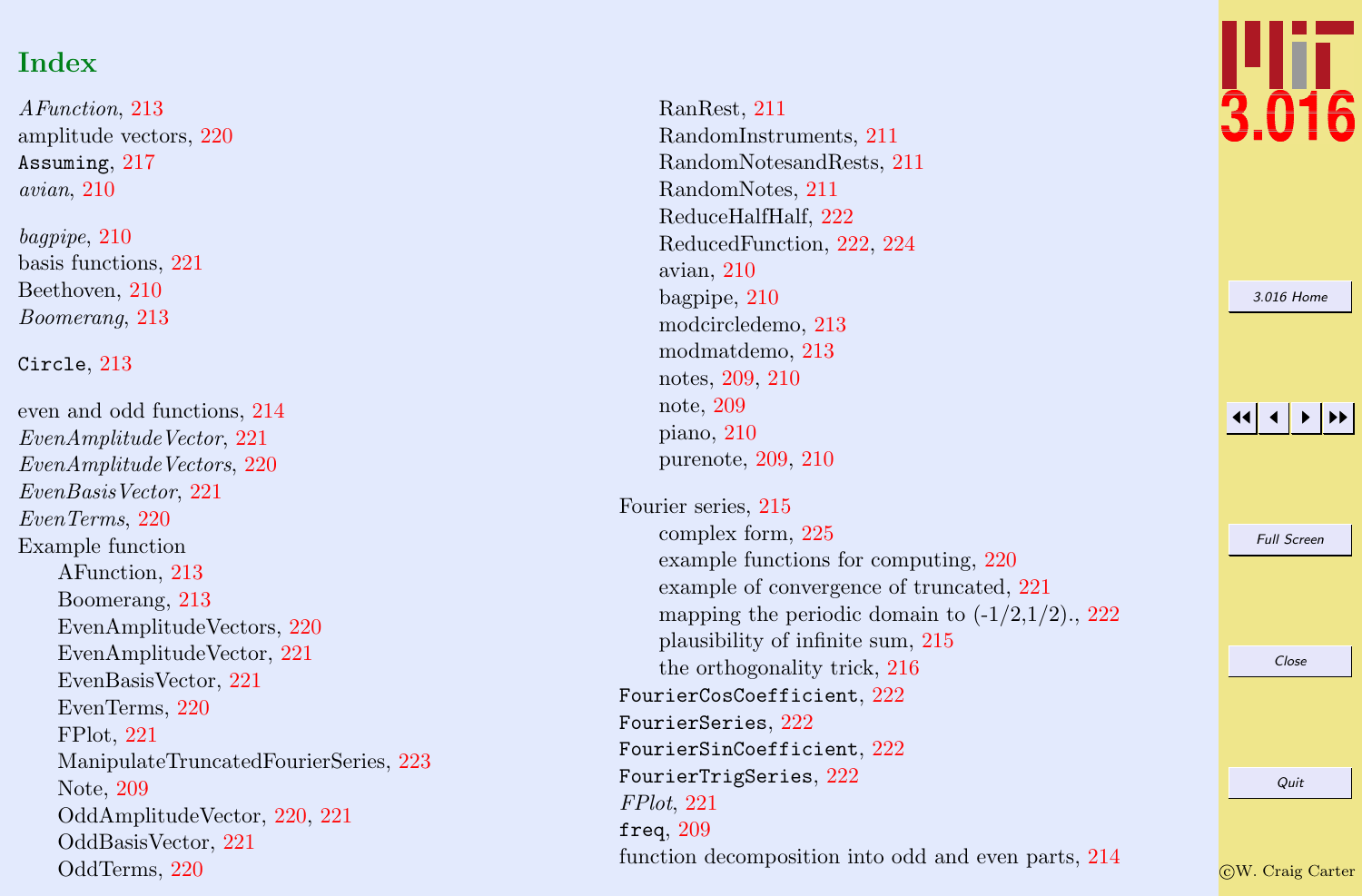functions sound of, [209](#page-1-0)

Gibbs phenomenon, [224](#page-16-0) Graphics,  $213\,$  $213\,$ GraphicsColumn , [213](#page-5-0)

Initialization, [224](#page-16-0) Integrate , [217](#page-9-0)

Limit,  $217$ 

 $\texttt{Manipulate},\, 223,\, 224$  $\texttt{Manipulate},\, 223,\, 224$  $\texttt{Manipulate},\, 223,\, 224$  $\texttt{Manipulate},\, 223,\, 224$ ManipulateTruncatedFourierSeries, [223](#page-15-0) Mathematica function Assuming, [217](#page-9-0) Circle, [213](#page-5-0) FourierCosCoefficient, [222](#page-14-0) FourierSinCoefficient, [222](#page-14-0) FourierTrigSeries, [222](#page-14-0) GraphicsColumn, [213](#page-5-0) Graphics, [213](#page-5-0) Initialization, [224](#page-16-0) Integrate, [217](#page-9-0) Limit, [217](#page-9-0) Manipulate, [223](#page-15-0) , [224](#page-16-0) Mod, [213](#page-5-0) Play, [209](#page-1-0) Plot, [213](#page-5-0) Riffle, [210](#page-2-0) SoundNote, [210](#page-2-0) Sound, [209](#page-1-0) Table, [211](#page-3-0)

Thread, [209](#page-1-0) , [210](#page-2-0) freq, [209](#page-1-0) purenote, [209](#page-1-0) Mathematica package FourierSeries, [222](#page-14-0) MIDI sounds, [210](#page-2-0)  $Mod, 213$  $Mod, 213$ modcircledemo , [213](#page-5-0) modmatdemo , [213](#page-5-0) Note , [209](#page-1-0) note , [209](#page-1-0) notes frequencies of, [209](#page-1-0) sound, [209](#page-1-0) waveforms for, [209](#page-1-0) notes , [209](#page-1-0) , [210](#page-2-0) odd and even functions, [214](#page-6-0) OddAmplitudeVector, [220](#page-12-0), [221](#page-13-0) OddBasisVector , [221](#page-13-0) OddTerms , [220](#page-12-0) Ode to Joy, [210](#page-2-0) orthogonal function basis, [219](#page-11-0) orthogonality of sines and cosines, [216](#page-8-0) demonstration, [217](#page-9-0) orthogonality relation for the trigonometric functions, [216](#page-8-0) periodic extension of function with finite domain, [213](#page-5-0) periodic functions, [208](#page-0-0) periodic poetry, [208](#page-0-0) piano , [210](#page-2-0) Play , [209](#page-1-0)



[3.016 Home](http://pruffle.mit.edu/3.016-2012/)

11  $\blacktriangleleft$ I II

Full Screen

Close

c W. Craig Carter